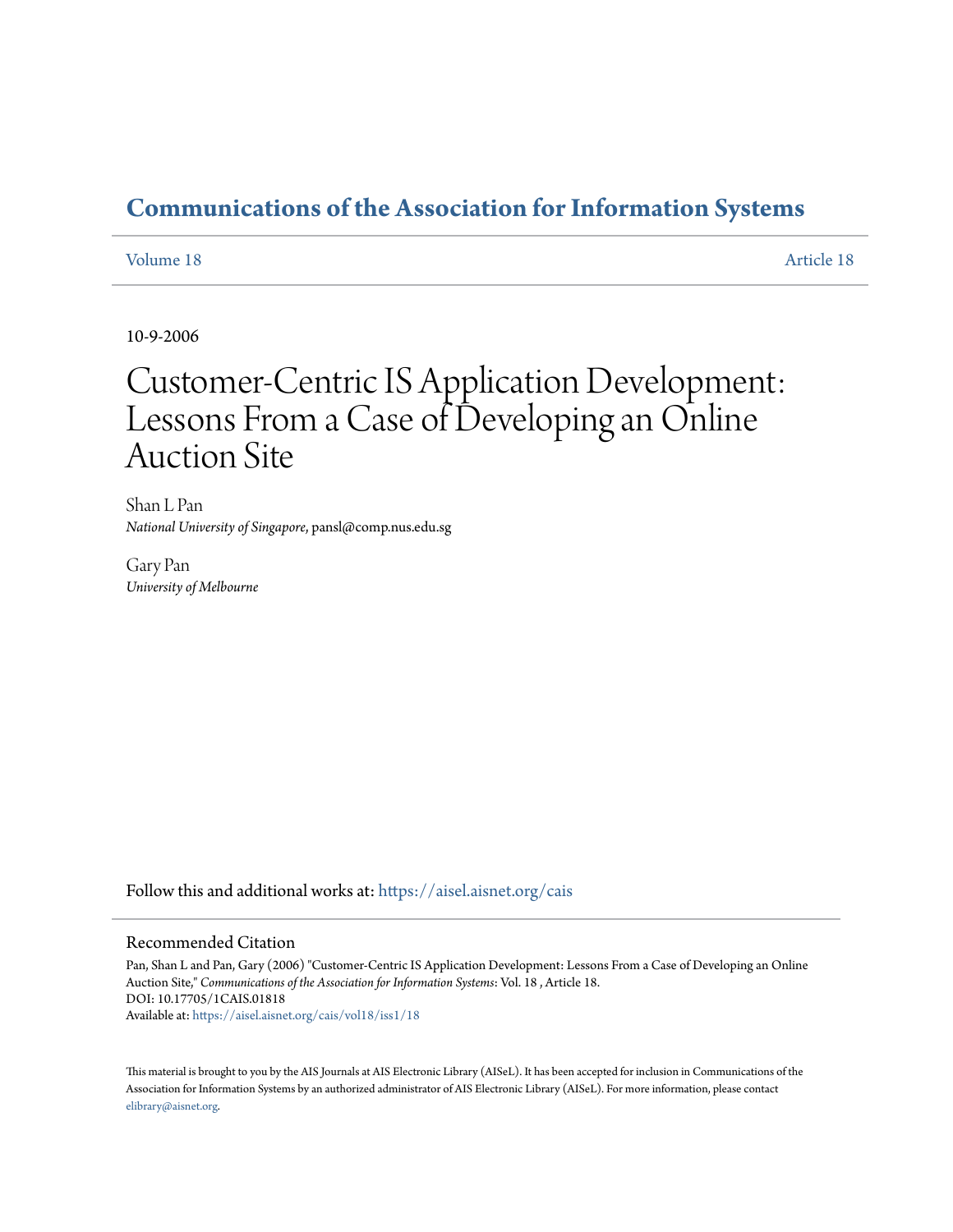

## **CUSTOMER-CENTRIC IS APPLICATION DEVELOPMENT: LESSONS FROM A CASE OF DEVELOPING AN ONLINE AUCTION SITE**

Shan L. Pan Department of Information Systems National University of Singapore [pansl@comp.nus.edu.sg](mailto:pansl@comp.nus.edu.sg)

Gary Pan Department of Accounting & Business Information Systems University of Melbourne

#### **ABSTRACT**

Recent years have witnessed many organizations switching from function-oriented to customercentric in their information systems applications designs. This paradigm shift has attracted growing attention among researchers in better understanding the design process of customercentric IS applications; an area that has not been investigated adequately so far. This paper examines the processes of gathering and segmenting customer-centric attributes during the design stage of an IS application development by analyzing data extracted from a successful case of developing an online property auction site. The findings reveal that gathering and segmenting customer-centric attributes during the design stage of a customer-centric IS application development encompass four phases: (1) Identify customer requirements; (2) Structure customer requirements; (3) Link customer requirements to system design attributes; and (4) Review the level of customer satisfaction with the new system. We discuss the implications of our findings for both research and practice.

**KEYWORDS**: Customer-centric IS applications, Gathering and Segmenting customer-centric attributes, Design stage, Case study.

#### **I. INTRODUCTION**

Keen competition in dynamic business environments has driven companies to rush to create a customer-centric enterprise [Galbraith, 2005]. With rapid advancement of information technology (IT), enterprises adopt customer-centric information systems (IS) applications to transform themselves into customer-centric organizations. Basically, the customer-centric approach differs from the function-oriented design in that it places customer requirements at the center of an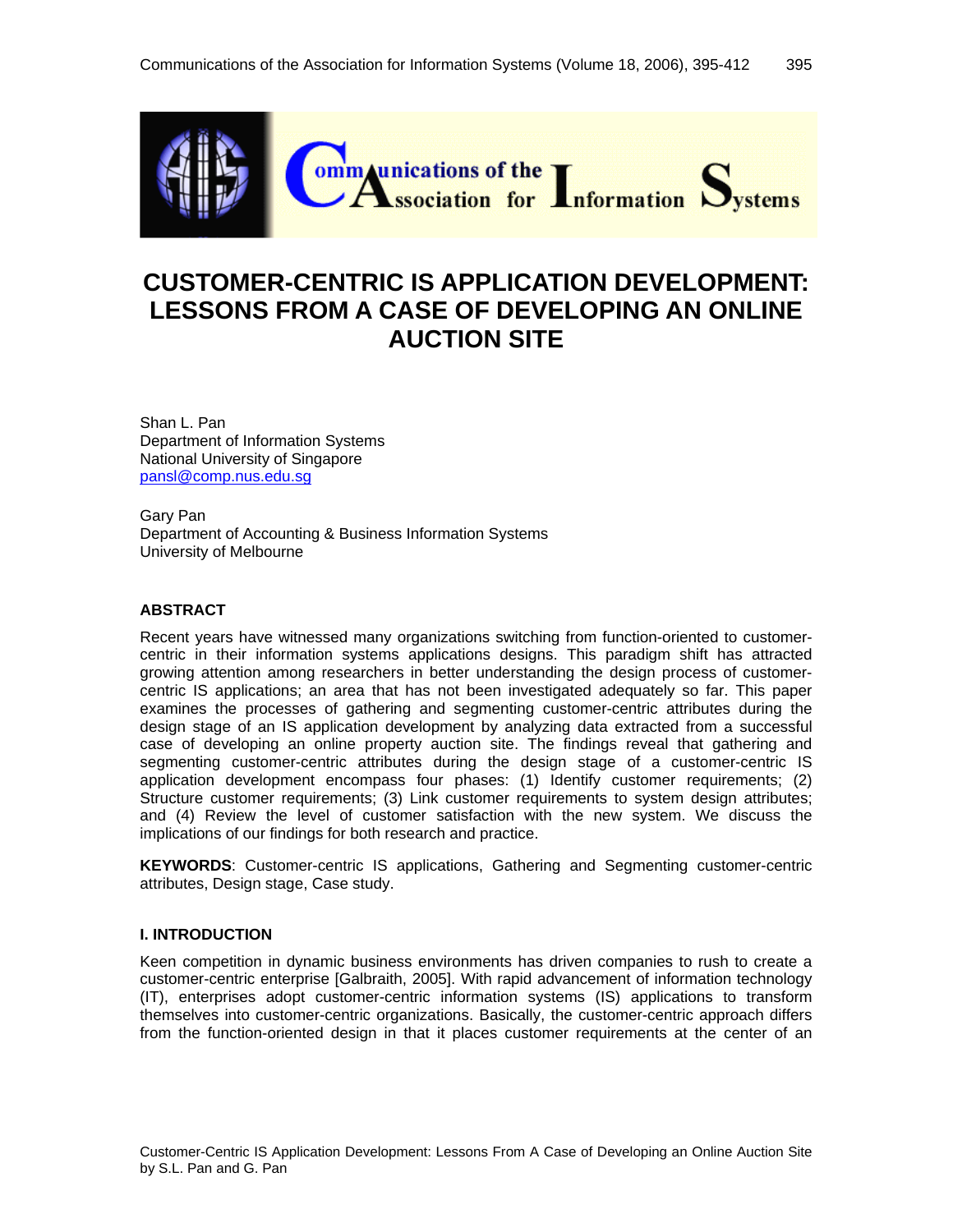organization's system design effort, focusing on customers rather than its business functions<sup>[1](#page-2-0)</sup>. To sustain competitive advantage, companies must go beyond simply applying technological tools and techniques to include a shift in values, assumptions, and premises [Soh et al., 2000], guiding the entire business activities towards understanding and fulfilling customer requirements. Traditionally, customer satisfaction has been identified as the ultimate goal of any business [Lengnick-Hall, 1996] as companies focus on providing products and services that fulfill customer requirements [Bowen et al., 1989]. To achieve this goal, companies foster direct customer contacts, gather information from clients about their requirements, and use customer-supplied information to design, and deliver products and services [Schneider and Bowen, 1995].

Recent years have witnessed many companies publicly declaring their commitment in becoming more customer-centric. The challenge for these organizations is to design and manage customercentric IS applications which are flexible, easy to maintain, and quick to integrate with legacy systems for better customer service [Gefen and Ridings, 2002]. Despite the vital role played by customer-centric IS applications in organizations, there is little research conducted so far to examine the design process of customer-centric IS applications [Albert et al., 2004; Liang and Tanniru, 2005]. This paper examines the processes of gathering and segmenting customercentric attributes during the design stage of an IS application development by analyzing data extracted from a successful case of developing an online property auction site<sup>[2](#page-2-1)</sup>. The remainder of the paper is organized as follows: First, we discuss the emergence of customer-centric IS applications. Next, we describe our research approach. A description of the case follows, where we analyze the design process of a customer-centric IS application development. We conclude by highlighting the implications of our findings for both research and practice, with suggestions for future research.

#### **II. THE EMERGENCE OF CUSTOMER-CENTRIC IS APPLICATIONS**

l

In this competitive, ever-changing business environment, customers are demanding more value, customized to their exact requirements, at less cost, and as quickly as possible [Winer 2001]. With heightened competition and demanding customers, success in the marketplace hinges on deployment of resources to design products that meet customer requirements [Kekre et al., 1995]. The 'voice of customers' has to be heard by all, and customer responsiveness has to become the highest priority [Griffin and Hauser, 1993; Pan and Lee, 2003]. According to Lengnick-Hall [1996], customers are increasingly influential in what organizations produce and deliver, and may directly influence the operations and outcomes of an enterprise. Schneider and Bowen [1995] suggest that if organizations view their customers only as end users, they may be less competitive as compared to their counterparts who involve their customers in a variety of roles that expand and deepen the relationship. Besides, input from customers ought to be considered as a form of resource provided for use in the product or service transformation processes [DeGreene, 1973]. Identifying customers with individualized demands and customizing the services may enable a firm to smooth out its transformational activities and develop a niche. As a prerequisite for managing customers effectively, firms ought to be aware and consistently monitor their customers' varied expectations [Pan and Lee, 2003].

El Sawy et al. [1999] suggest that to survive in demanding business environments, organizations need to innovate and invent new ways of creating value, and require different enterprise architectures and IT infrastructures to meet customer demands. Clemons and Hann [1999] also suggest that as a consequence of the need to satisfy customers, understand their objectives, and

<span id="page-2-0"></span> $1$  In this paper, we focus on the alternative design approaches rather than the different types of system to represent the difference between the customer-centric approach and the functionoriented design.

<span id="page-2-1"></span> $2$  Customers refer to both individuals and organizations (i.e., represented by individuals) who transact using the online property auction site.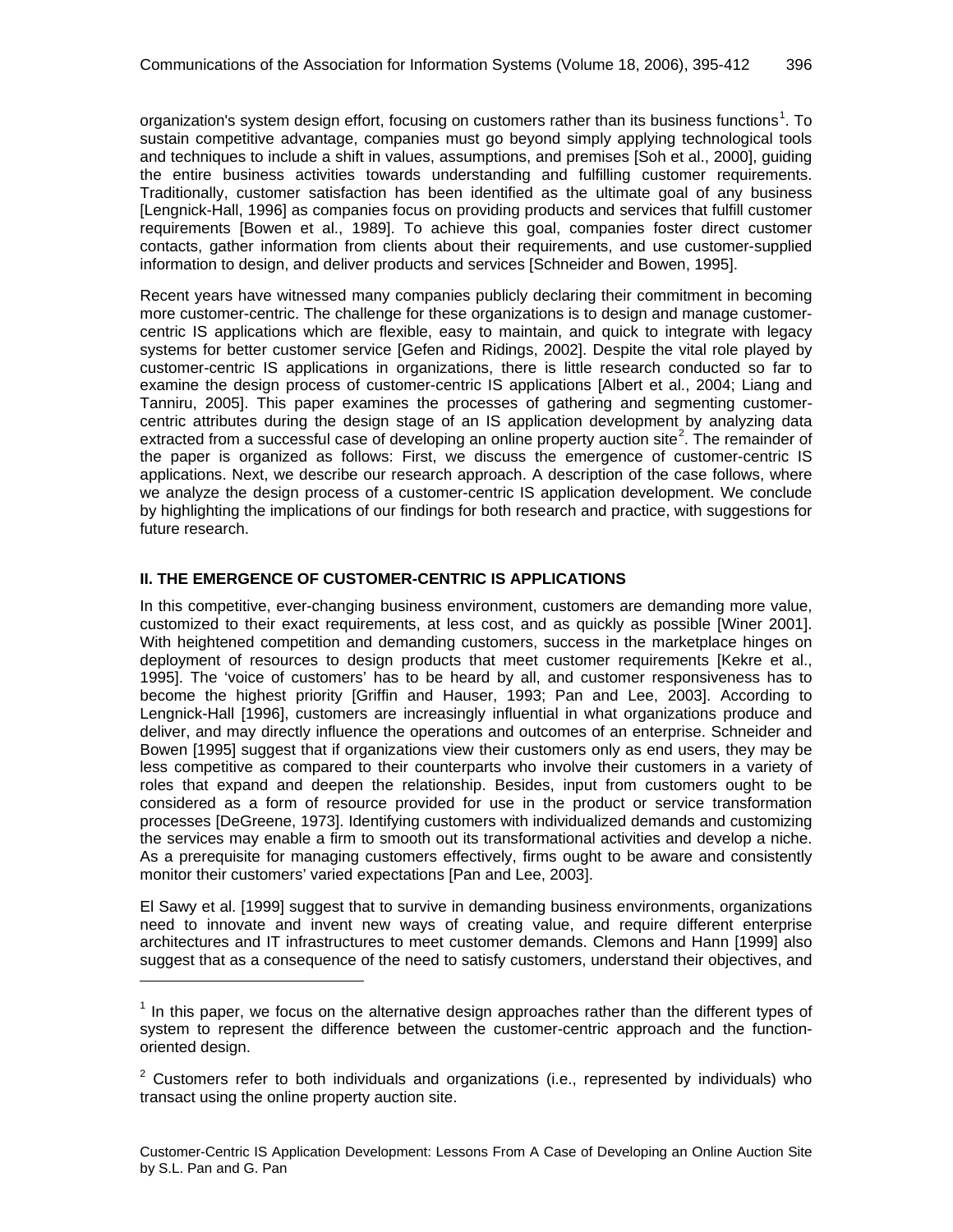deliver appropriate levels of service, IT plays a major role in customer-oriented business strategy. In fact, IT-enabled customer focus firms use IT to differentiate their products and services to meet the requirements of focused markets and customers [Baty and Lee, 1995]. A customer relationship management (CRM) system may provide the solution to develop long-term customer relationships [Dyche, 2002]. CRM systems build upon sales force automation capabilities and offer advanced functions [Geib et al., 2005]. CRM systems aim to automate customer service operations so as to reduce costs of sales, boost revenue, and collect better customer data to improve support and increase selling opportunities [Karimi et al., 2001]. In general, CRM systems are categorized as operational (e.g., online marketing), analytical (e.g., a CRM data warehouse), or collaborative (e.g., web and online communities) [Trepper, 2000]. The driving force behind the growth of CRM systems in recent years has been the increasing competition due to globalization, the widespread use of electronic commerce, and the increase in customer expectation for high quality customized online service [Gefen and Ridings, 2002].

Despite lucrative incentives and significant increase in CRM investments, in reality, many companies have yet to significantly improve the level of customer satisfaction [Karimi, et al., 2001]. One reason may be due to the continued emphasis on traditional function-oriented IS application designs by some organizations and little emphasis placed on developing customercentric IS applications [Liang and Tanniru, 2005] or rather, inadequate user viewpoint is sought to design the functionality of the system [Iivari and Iivari, 2006]. The design must be represented in such ways that it can be easily understood by all stakeholders [Gulliksen et al., 2003] and the views of customers (and potential customers) must be integrated into the development cycle [Beyer and Holtzblatt, 1998]. The argument for providing customer-centric on-demand services is that having satisfied customers would bring about stronger competitive positions which may result in higher market share and profit [Clemons and Weber, 1993]. Besides, several industry experts have also recommended that designing customer-centric IS applications be given priority as a strategic objective [El Sawy et al., 1999]. Our review of the IS literature suggests that this is indeed a significant area that has been very popular in practice but not investigated adequately in research which this study aims to address some of the issues.

#### **III. RESEARCH APPROACH**

We chose a case study approach in this study, as it is particularly appropriate for exploratory research of this type [Yin 1994]. Generally, the case study method is an appropriate means of empirical inquiry and theory-building in an area in which there has been relatively little prior research [Benbasat et al., 1987]. Our study focuses on the activities involved in the processes of gathering and segmenting customer-centric attributes during the design stage of an IS application development by analyzing data extracted from a successful case of developing an online property auction site, Property Co (a pseudonym), based in Sydney, Australia. A major reason why we selected this case is because Property Co's online auction site represents a successful example which demonstrates how Property Co gathered and integrated customer-centric attributes into the features of its online auction site.

Data were collected mainly through personal interviews and supplemented by documentations about the organization, including information from the website, company's key performance indicators, results of cost benefit analysis, and return on investment payback period. For example, the Marketing manager provided reports on customer satisfactions and feedbacks. Interviews were based on customized topic guides, which indicated relevant probes at suitable junctures. During the interviews, interviewees were encouraged to speak freely about the entire design process of the customer-centric online auction site. The interviews were retrospective and semi-structured in nature. Historical reconstruction of the events was performed by the field researcher. All interviews were tape-recorded and transcribed. Data were collected at Property Co over eight months (May 2005–January 2006). The E-Services Director provided the access. Once access was given, interviews were conducted within the organization in what may be described as the snowballing effect [Buchanan et al., 1994]. Most of the selected interviewees were directly related to the online property auction project development (see Appendix A).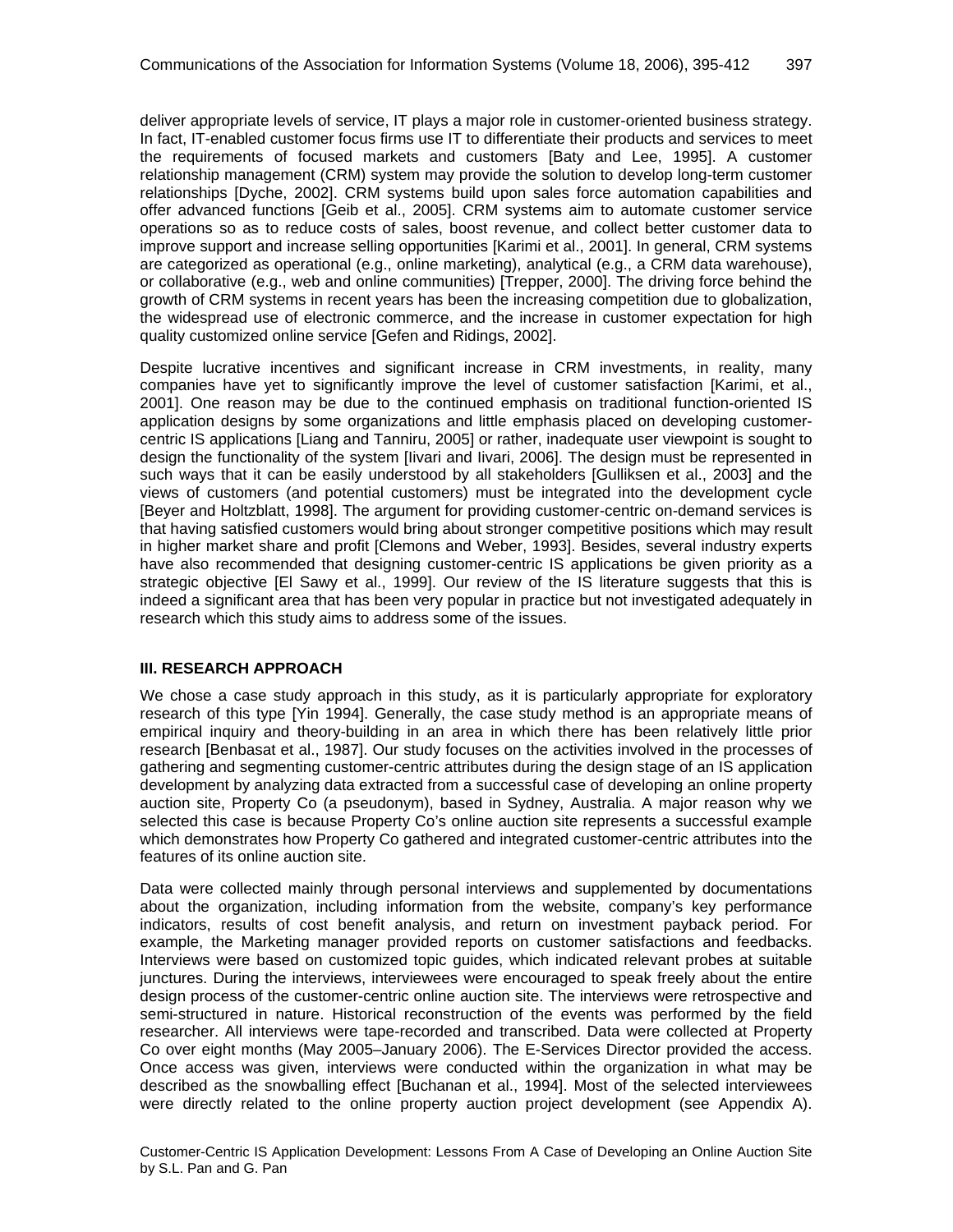Altogether, 31 face-to-face interviews were conducted with 28 interviewees, with an average duration of between one and one and half hours per interview. The interview transcripts were used to prepare a case summary which was later shown to the E-Services Director, who recommended very few amendments. Evidence gathered from interview transcripts and other secondary documents played a crucial role in establishing triangulation and in maintaining the chain of evidence [Yin, 1994]. Throughout the entire data collection process, inter-subject reliability was improved by using the narratives from one subject to confirm or contradict others in social triangulation [Miles and Huberman, 1994]. Clearly, we did not attempt to privilege one account over another. The field researcher observed that there was no overt attempt by the interviewees to systematically conceal details or distort accounts.

In the data analysis stage, rich insights that were available in the case were sought. We prepared a detailed case summary after completing the case study. The analysis focused on how Property Co identified its customer requirements and incorporated them into the system by linking the requirements to the system design features. We relied heavily on the field evidence which included both the interview transcripts and other secondary documentation. By analyzing the data, we identified several key issues and formed major phases in the design process. Direct quotes from the interviews were categorized according to these issues. In order to reduce researcher bias, one of the authors who was uninvolved in data collection and so was unfamiliar with the case, was invited to take part in the data analysis. The role of this other author was to "bring a different and possibly more objective eye to the evidence" [Eisenhardt, 1989, p.538]. The field researcher did not show him his list of issues. This other author was requested to develop his own list. The next step was to develop a conciliated list which comprised the major activities that formed the design process of the customer-centric online auction site. An example that was identified as a major activity was how solicited customer perceptions and feedbacks influenced the design of the online auction site. The entire data analysis process was highly iterative. During the data analysis stage, we triangulated various sources of evidence [Yin, 1994]. In the final step of our analysis, we compared our findings to various theories from the IS literature, and conducted a comparative analysis. The iterative process ended when "theoretical saturation" [Yin, 1994] was reached.

#### **IV. CASE DESCRIPTION**

#### **BACKGROUND**

Property Co was founded in Australia in July 1991 to manage industrial estates for tenancy and maintenance matters. The company manages approximately 4,000 industrial tenanted properties. Property Co's online auction site is an example of a successfully designed customer-centric IS application because the entire design process consisted high customer-centricity with an aim of developing customer-centric capability. The transformation from traditional bidding system to the new online auction system resulted in time and cost savings, enhanced service quality and generated major financial benefits such as reduced loss of revenue due to vacant premises. The rapid turnover of vacant units would translate to early realization of rental revenue, conservatively estimated at AUD\$14 million per annum. In addition, the project had achieved positive Return on Investment (ROI) within 13 months after its initial set-up. The relevant stakeholders of the new online auction system include the Customer Support Unit (CSU), the Tenancy Management Unit (TMU), the E-Services Unit (ESU) and the Marketing Department (MD). The CSU handles customer services and general enquiries. The TMU verifies that selected property units are ready for lease and performs any approval of the units before actual bidding takes place. The ESU maintains the organization's technical architectures and infrastructure. The Marketing Department owns the online auction system and the department's daily job responsibilities include preparing tender documents, calling tenders for leasing of properties and conducting evaluation of the bidders. The development of the online auction system started in April 2004 and was officially launched in April 2005. The new online auction system represented a significant advancement in how Property Co served its customers. The main objective of designing and implementing this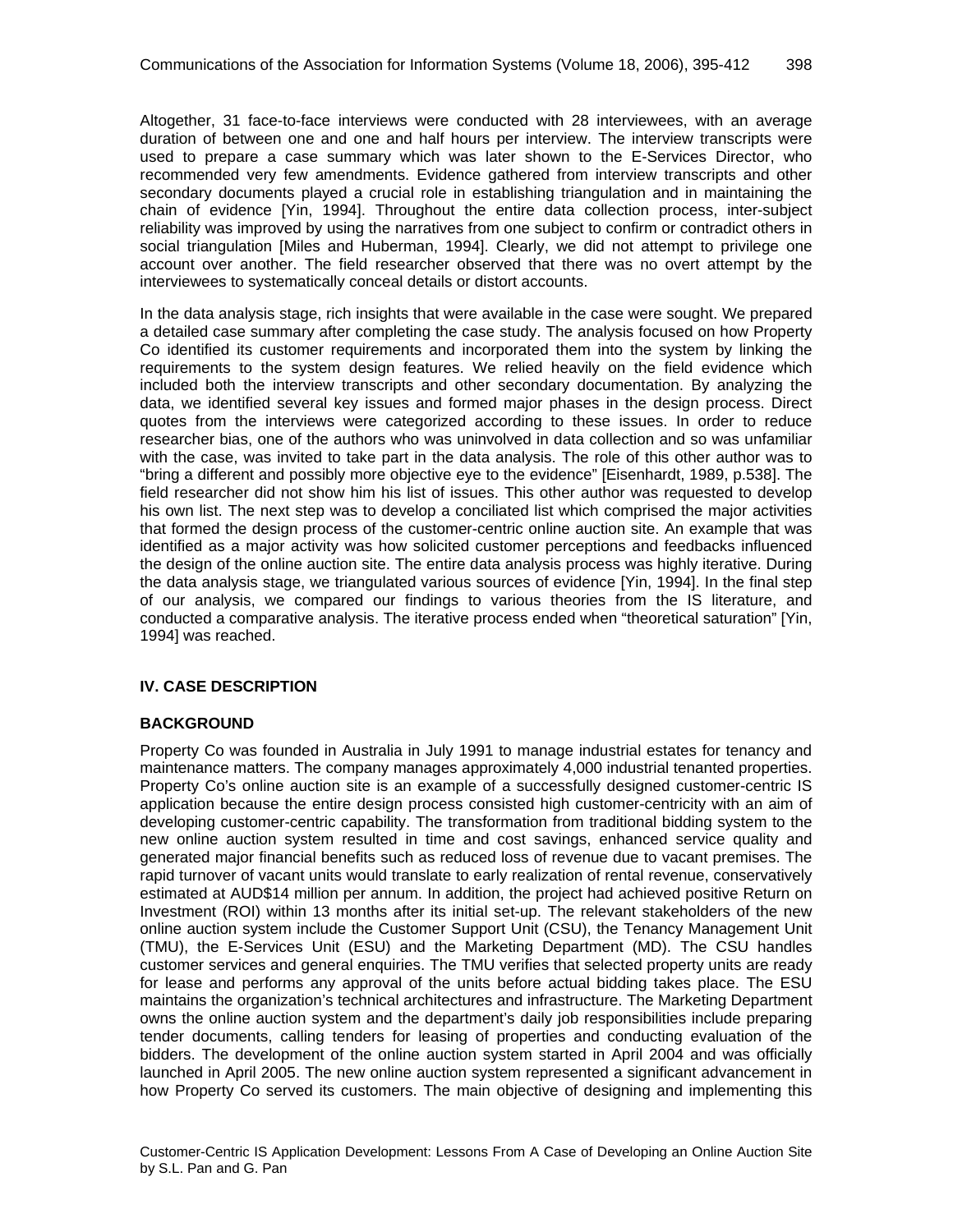customer-centric online site is to improve transparency and timeliness of tenders during the bidding process.

Before the online property auction initiative, Property Co relied on traditional bidding process which was time-consuming and inefficient. The allocation of industrial premises was offered via a three-week closed tender. Potential bidders have to visit Property Co personally and view a list of vacant industrial property units. This would follow by the purchase of an application form which consists of documents such as floor plans, location maps, and premise specifications. Since it is a closed tender system, no one knows how much or how many bids will be placed for a particular unit, and therefore have to bid the highest amount that he or she is willing to pay for a particular unit. After making the decision, the potential bidders will place the banker's check (i.e., a month's rental) and the completed application form in a tender box at the Property Co's office. This bidding mode usually involves 6 weeks from the opening tender period to the actual release of successful bidders. After that, another two to four weeks are required for the processing of Tenancy Agreements before successful bidders could gain access to their units. The entire process includes the preparation of tender documents and newspaper advertisements, coordination of witnessing the opening of tender box, approvals spanning across relevant sections and finally, the review of the applications.

The manual bidding system requires immense efforts to coordinate, share information, handle enquiry calls and involves high operating costs. For example, before the bidding period begins, a list of available units would be advertised in the local newspapers. Additional costs will be incurred to handle customers' enquiries, organizing bidding events, circulation, and publication of information related to the units. In the manual tender system, the pricing issue was extremely sensitive and customers had to seal their bids in envelops and the final bid would not be disclosed till the end of the bidding period. Often, customers would be left feeling frustrated because they were unable to obtain their preferred units due to the slightest price differences. According to the Marketing Director:

"The closed tender system seemed to have problems. For example, many customers had expressed explicitly that they were willing to pay higher rentals to obtain their preferred units. If the tender exercise was transparent, our revenues and number of customers would definitely increase." [Marketing Director, 19 October 2005, #PC-14-15]

Several alarming sales reports in December 2003 highlighted the need to revamp the traditional closed bidding system. The occupancy rate for vacant units had significantly decreased from 82 percent in 2002 to 68 percent in 2003. Among its 4,000 industrial tenanted properties, 1232 units remained vacant in 2003. This was probably the first time in the company's history that the vacant units had surpassed and remained above 1000. Furthermore, Australian's industrial property market was performing reasonably well at that time. The rental income for industrial properties increased by 15 percent in the 2002-2003 time period. According to the Strategic Director:

"The alarming sales figure presented itself as a wakeup call for everyone in the company. Radical changes had to be made before the situation turned worse. We had to devise an effective sales mechanism to lease the vacant units more efficiently. We aimed to create a new customer experience" [Strategic Director, 29 October 2005, #PC-18-11].

Property Co recognized that problems existed within the bidding process – too lengthy and inefficient. A more efficient and transparent bidding system was clearly desired to improve customers' overall satisfactions in the bidding process and hopefully this would attract more customers.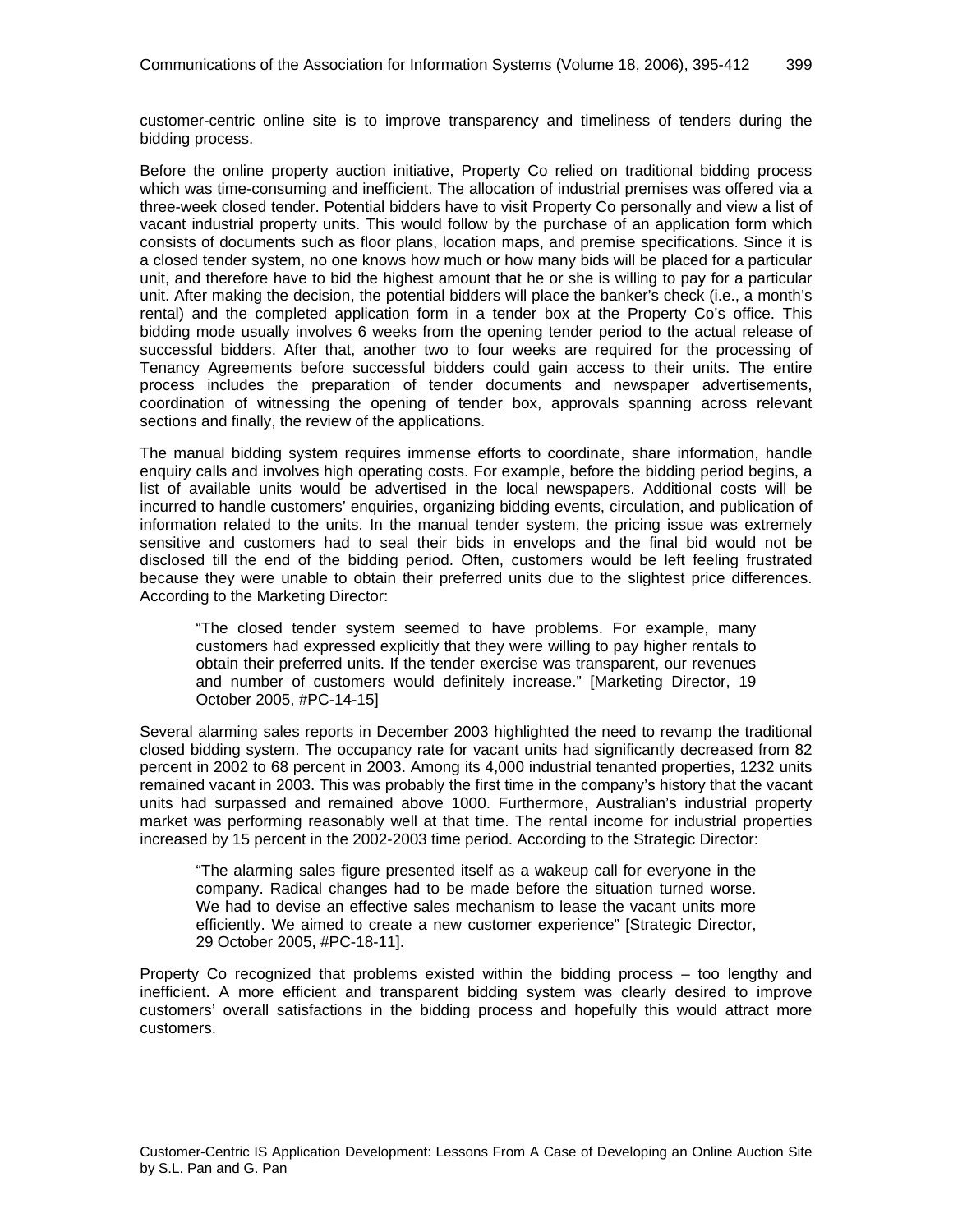#### **CUSTOMERS' REQURIEMENTS RECOGNITION AND CATEGORIZATION**

Before designing the online auction site, Property Co identified several key customers' requirements that are crucial to how the new site ought to be designed. Property Co's customer service operators provided a detailed analysis of their customers' requirements based on their own experiences of handling the customers on a daily basis. These requirements are summarized below in Table 1.

Table 1: Customers' Demands during the Bidding Process as Identified by the Customer Service **Operators** 

| No.            | <b>Customers' Requirements</b>                                                                                                                                                             |  |  |  |  |
|----------------|--------------------------------------------------------------------------------------------------------------------------------------------------------------------------------------------|--|--|--|--|
| $\mathbf 1$    | Savings on having to travel to Property Co's premise, purchase tender documents and<br>submit forms.                                                                                       |  |  |  |  |
| 2              | More frequent bidding cycles.                                                                                                                                                              |  |  |  |  |
| 3              | Online access to vacant premises information (24-hours-a-day, 7-days-a-week).                                                                                                              |  |  |  |  |
| 4              | Increased transparency so as to allow 'out-bid' bidders to scan for other premises.                                                                                                        |  |  |  |  |
| 5              | Lower deposit amount for placing bids.                                                                                                                                                     |  |  |  |  |
| 6              | Allow monitoring of any bid changes with mobile bidding.                                                                                                                                   |  |  |  |  |
| $\overline{7}$ | Early release of bidding results. Results released instantaneously upon closing of<br>bidding cycle.                                                                                       |  |  |  |  |
| 8              | Fast turnaround time for each bidding cycle.                                                                                                                                               |  |  |  |  |
| 9              | Provision of information content: details of vacant units, the location map, technical<br>details, the starting current and historical bid amounts, and the level and unit floor<br>plans. |  |  |  |  |

Besides gathering the customer service operators' opinions, Property Co conducted a survey of its customers who had either participated in its property bidding process or would be interested in participating in its bidding process. Approximately 457 users were selected randomly, including 129 unsuccessful bidders, 111 successful bidders and 217 users who had never bid. The survey focused on the objective of the new online auction site, its main offerings, the value creation, customer satisfaction measurement, and the process of customer relationship management.

Property Co structured the list of customer requirements into separate levels. For example, in the basic level, the consideration of an online site would emphasize the clarity and resolution, ease of use, and viewing inter-activeness. In the second level, each customer need was dissected into several more defined requirements. For example, the second-level requirements for clarity and resolution would be providing information on how customers consider clarity by distinguishing detail on the screen and being able to read graphically generated text. For third level requirements, a customer may judge the crispness of graphically generated text by the ability to differentiate lines from background images and text, and the ability to make a distinction among individual lines.

#### **LINKING CUSTOMER REQUIREMENTS TO DESIGN ATTRIBUTES**

The new online auction site comprised three key components: (1) client software in PCs used by marketing officers within Property Co; (2) servers supporting high-end PCs located at Property Co; and (3) a web-based application designed for customers. The new system would enable customers and marketing coordinators at Property Co to connect to the internet and complete all activities needed to define the property requirements, register availability, award a contract, schedule and track a valid bid, and reconcile payment. Transactional data were stored in a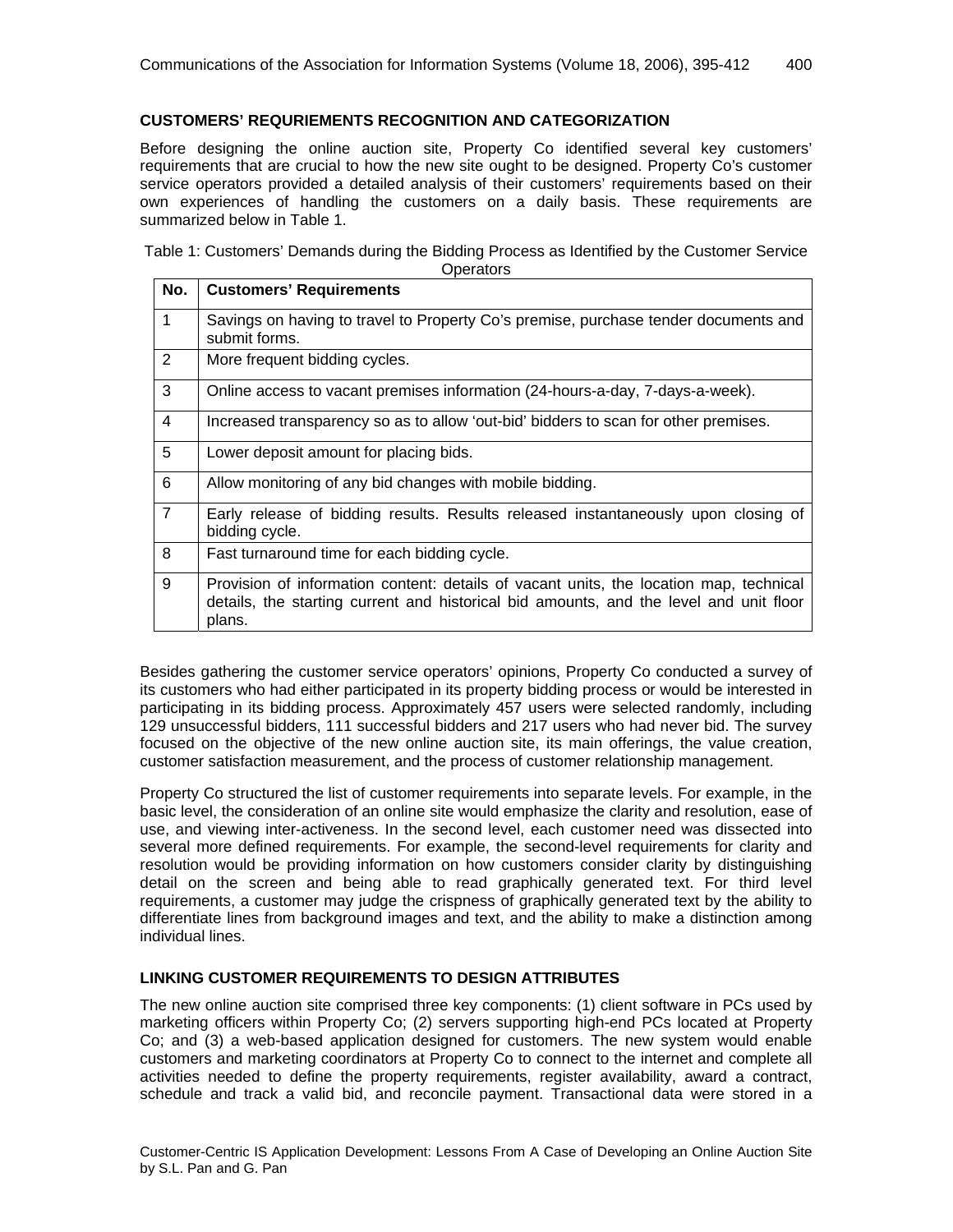Microsoft SQL database and were used to produce monthly management reports. Three major categories of customers' requirements, their descriptions and associated attributes were identified and are summarized in Table 2 below. Table 3 provides the customer requirements identified and their corresponding requirements in second and third levels.

| Table 2: Categories of Customer Requirements, their Descriptions and |
|----------------------------------------------------------------------|
| <b>Associated Attributes</b>                                         |

| Category                                   | <b>Description</b>                                                                                 | <b>Attribute</b>                             |
|--------------------------------------------|----------------------------------------------------------------------------------------------------|----------------------------------------------|
| Performance<br>Satisfaction                | Measures the variance between customers'<br>expectations and experiences in the bidding<br>process | Ease of use,<br>Clarity,<br>and Availability |
| Preservation of<br><b>Customers' Trust</b> | Gains and preserves the customers' trust                                                           | Privacy and<br>Security                      |
| Service<br>Transformation                  | Improves the level of customer service                                                             | Service quality                              |

The development team identified the customer requirements and linked these customers' perceptions to system design attributes. For example, customers requested high level of clarity when reading graphically generated text. One answer to this need is the ability to differentiate lines from background images and text. The corresponding design attributes for the system could be the illumination of alphanumeric characters. The size of the alphanumeric characters was only one of the design attributes that affected the customer need of "easy to read text." The readability of a text string also would depend on the colors that the software designer chose, the ratio of the height of the letters, and even the style of the typeface. All of these design attributes interacted with one another to affect the customer need of "easy to read text." Some might be less costly and more effective, some might be synergistic, but all were evaluated before the final design was selected. During the design process, the relationship matrix displayed judgments on which design attributes would affect which customer requirements, and by how much. The analysis also revealed the relationships between the technical requirements of the system and whether they had impeded or facilitated one another. For example, increasing the illumination of the screen might decrease the speed of the screen refreshes. Finally, the analysis also summarized the costs and technical difficulties of changing a design attribute.

#### **THE LAUNCH OF THE NEW ONLINE AUCTION SITE**

The online auction site was launched in April 2005. Since Property Co's core competency was to provide industrial facilities that would continue to meet the changing requirements of customers, the online auction site was envisioned to serve as a portal through which industrial premise leases are allocated fairly and effectively to customers. The online auction site would provide the details of vacant units that are available for lease. These include the location map, technical details, the starting current and historical bid amounts, and the level and unit floor plans. The deposit was reduced from the bid amount to a fixed amount of AUD \$500. The system development cost was AUD \$500,000 (approximately US \$360,000). Ongoing system enhancements, maintenance, and web hosting costs were approximately AUD \$150 000 (approximately US \$108,000) per annum. Some of the costs also included hardware leasing which were incurred to manage increasing transactions, credit card payment gateway customization for multiple concurrent bidding cycles, and costs to customize system during organization restructure. Table 4 summarizes the steps involved in the new online bidding process.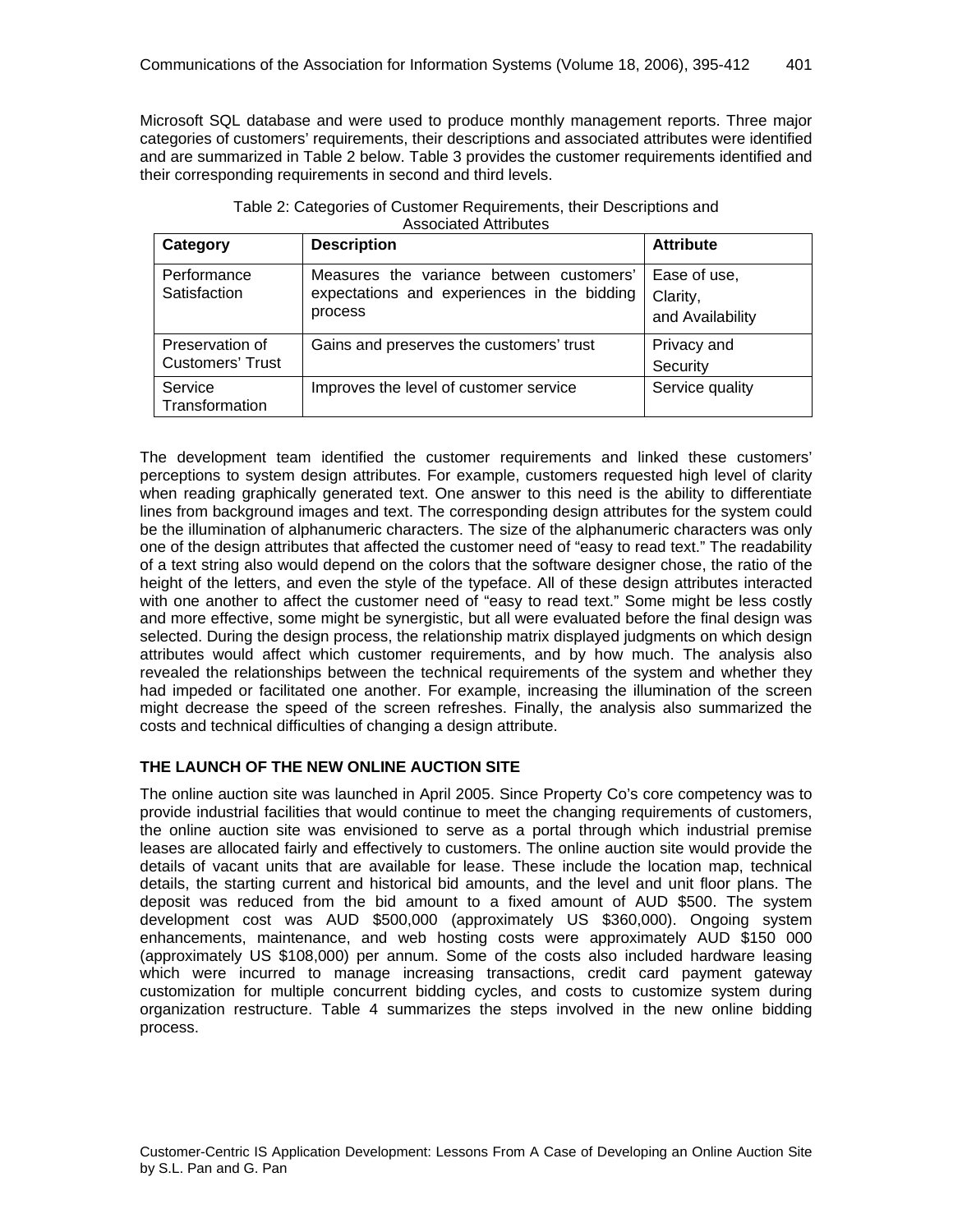| <b>Level One</b><br><b>Need</b> | <b>Corresponding Level Two</b><br><b>Need</b>                                                 | <b>Corresponding Level Three Need</b>                                                                                            |
|---------------------------------|-----------------------------------------------------------------------------------------------|----------------------------------------------------------------------------------------------------------------------------------|
| Ease of use                     | • Ability to complete the<br>bidding process with little<br>or no customer service<br>support | • Access to adequate step-by-step how-<br>to-use instructions                                                                    |
| <b>Clarity</b>                  | • Ability to read graphically<br>generated text                                               | • Ability to differentiate lines from<br>background images and text<br>• Ability to make a distinction among<br>individual lines |
| <b>Availability</b>             | • Ability to access to<br>premise information (24-<br>hours-a-day, 7-days-a-<br>week)         | • Ability to access up-to-date information<br>with basic internet access from<br>anywhere and anytime                            |
| <b>Privacy</b>                  | • Ability to remain<br>anonymous                                                              | • Allow the use of nicknames and display<br>these nicknames only on screen                                                       |
| <b>Security</b>                 | • Ability to transact in an<br>secure environment                                             | • Access to Pay-pal secure transaction<br>network                                                                                |
| <b>Service</b><br>quality       | • Ability to access to<br>immediate technical and<br>customer service support                 | • Provide customer 'Frequently Asked<br>Questions' and other technical and<br>customer service facilities                        |

Table 3: A Three-tier Analysis of Customers' Requirements

#### Table 4: The New Online Bidding Process

#### **The New Online Bidding Process**

#### **Step One: Generate Bid**

- A new bid is entered into the Property Co online auction system.
- Is the bid for an industrial property unit? **If yes, go to step two**.
- If no, customer is notified for instructions.

#### **Step Two: What is it? When is it needed?**

Property Co analyzes the bid entry by assessing customer's internal bidding systems.

- When the lease would begin?
- What type of property unit?

#### **Step Three: Amalgamation Opportunities**

• The system searches for amalgamation opportunities.

#### **Step Four: Unit Optimization**

• Property Co optimizes the bid by determining the most suitable unit.

#### **Step Five: Who Will Win It?**

• After the specific bidding period, Property Co awards the selected unit to the highest-bidder.

#### **Step Six: Payment**

• Property Co audits the lease contract and forwards it to the necessary payment center(s).

As one ESU system analyst pointed out: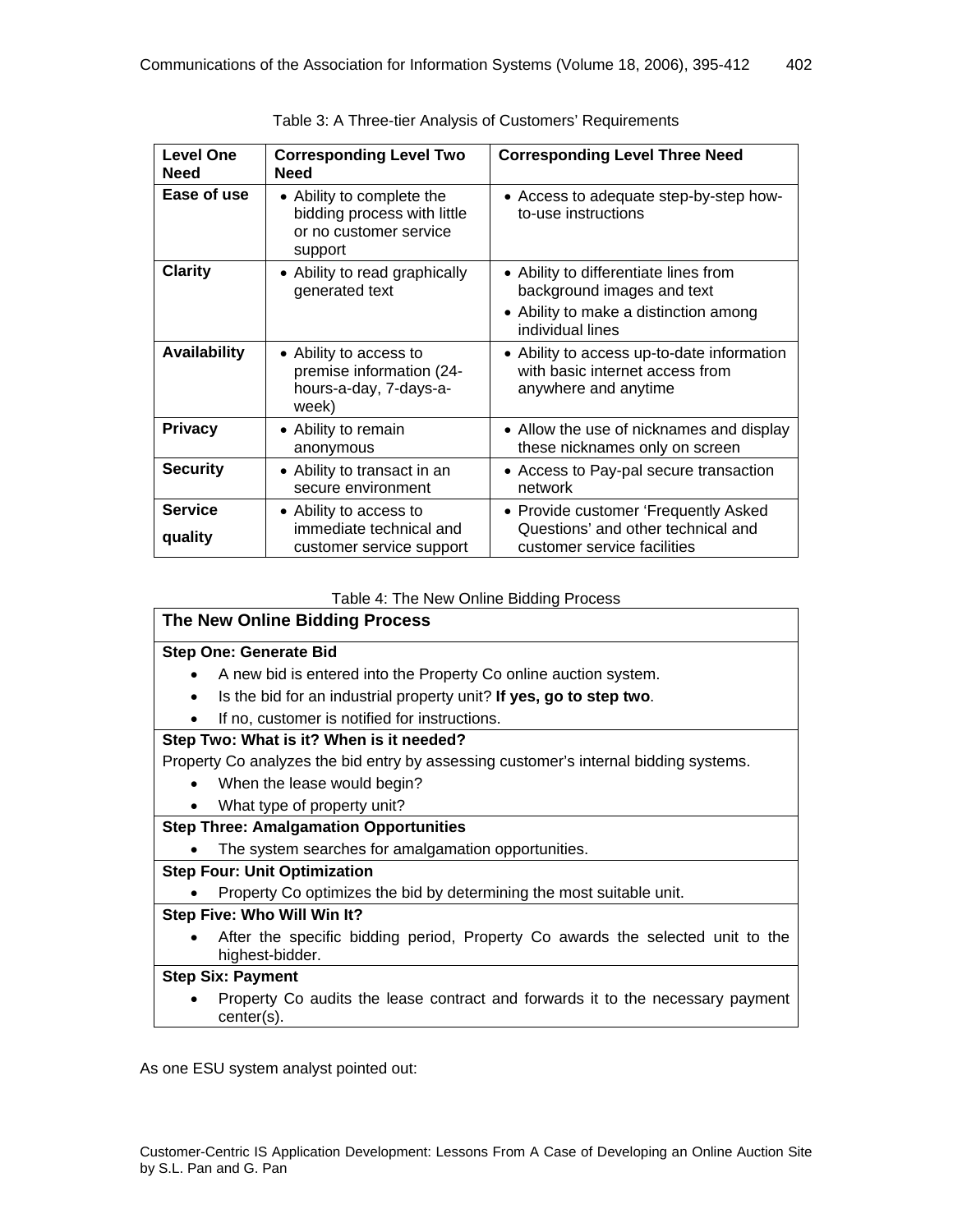"Luckily, customers did not constantly change their requirements. ESU contributed their technical opinions and suggested improvements to the requirements. There were certain things that could be done in an online system but not in a manual one and vice-versa. Requirements were confirmed after a few rounds of clarifications and compromises." [ESU system analyst, 28 July 2005, #PC-12-11]

#### **CUSTOMER SATISFACTION REVIEW**

The new online auction site was successfully implemented and brought about tremendous improvement in the entire bidding process. Table 5 presents the major differences between the original bidding system and the new online auction system.

| <b>Process</b>                                                                                                         | . adio 0. 71 00. pariodir both con tho 0. a<br><b>Traditional Bidding</b>                                                                                                        | Day(s)       | <b>Online Auction</b>                                                                                                                                                                                   | Day(s)         |
|------------------------------------------------------------------------------------------------------------------------|----------------------------------------------------------------------------------------------------------------------------------------------------------------------------------|--------------|---------------------------------------------------------------------------------------------------------------------------------------------------------------------------------------------------------|----------------|
|                                                                                                                        | <b>System</b>                                                                                                                                                                    |              | <b>Bidding System</b>                                                                                                                                                                                   |                |
| Determines available<br>units for lease.                                                                               | Checking of mainframe<br>for expired leases.                                                                                                                                     | $\mathbf{1}$ | Same.                                                                                                                                                                                                   | 1              |
| <b>Marketing Department</b><br>Heads from four<br>separate zones verify<br>that selected units are<br>ready for lease. | Verifications and<br>approvals within the<br><b>Industrial Projects</b><br>team.                                                                                                 | 5.5          | Electronic<br>submissions.                                                                                                                                                                              | 3              |
| <b>Marketing Department</b><br>to prepare tender<br>documents and call<br>tender.                                      | Preparation of<br>documents for available<br>details.                                                                                                                            | 5.5          | Online viewing of<br>details, bidding<br>schedule monthly.                                                                                                                                              | 1              |
| Tender Board approval.                                                                                                 | Approvals by the<br>Tender Board.                                                                                                                                                | 3            | Electronic approval.                                                                                                                                                                                    | $\overline{2}$ |
| <b>Tender System</b>                                                                                                   | <b>Closed Tender. Only</b><br>the winning bid and the<br>company name will be<br>listed in the result.<br>three weeks per tender,<br>and one-month deposit<br>in bankers' check. | 16.5         | Open bidding.<br>Current bid prices<br>are available for all<br>bidders. The top<br>three highest bids<br>will be listed in the<br>result. One week<br>per tender, \$500<br>deposit via credit<br>card. | 5.5            |
| Evaluation of bidders'<br>company and trade<br>suitability by Marketing<br>Department.                                 | Documentation<br>processing.                                                                                                                                                     | 5.5          | Electronic approval.                                                                                                                                                                                    | 3              |
| <b>Tender Board</b>                                                                                                    | Documentation<br>processing.                                                                                                                                                     | 3            | Electronic approval.                                                                                                                                                                                    | $\overline{2}$ |
| Publication of results                                                                                                 | Results available at<br>Property Co                                                                                                                                              | 5.5          | Results available<br>online.                                                                                                                                                                            | $\mathbf{1}$   |
| <b>Total Man-days</b>                                                                                                  |                                                                                                                                                                                  | 44.5         |                                                                                                                                                                                                         | 16.5           |

Table 5: A Comparison between the Old and New Bidding Systems

The occupancy rate for units that were previously left vacant for long periods was improved by the Quick Bid method of allocation where bidders were able to secure a unit in ten minutes, if the desired unit has no other contesting bidder. The number of hits to the site increased tremendously from 200, 000 page views in May 2005 to 600,000 in November 2005. In terms of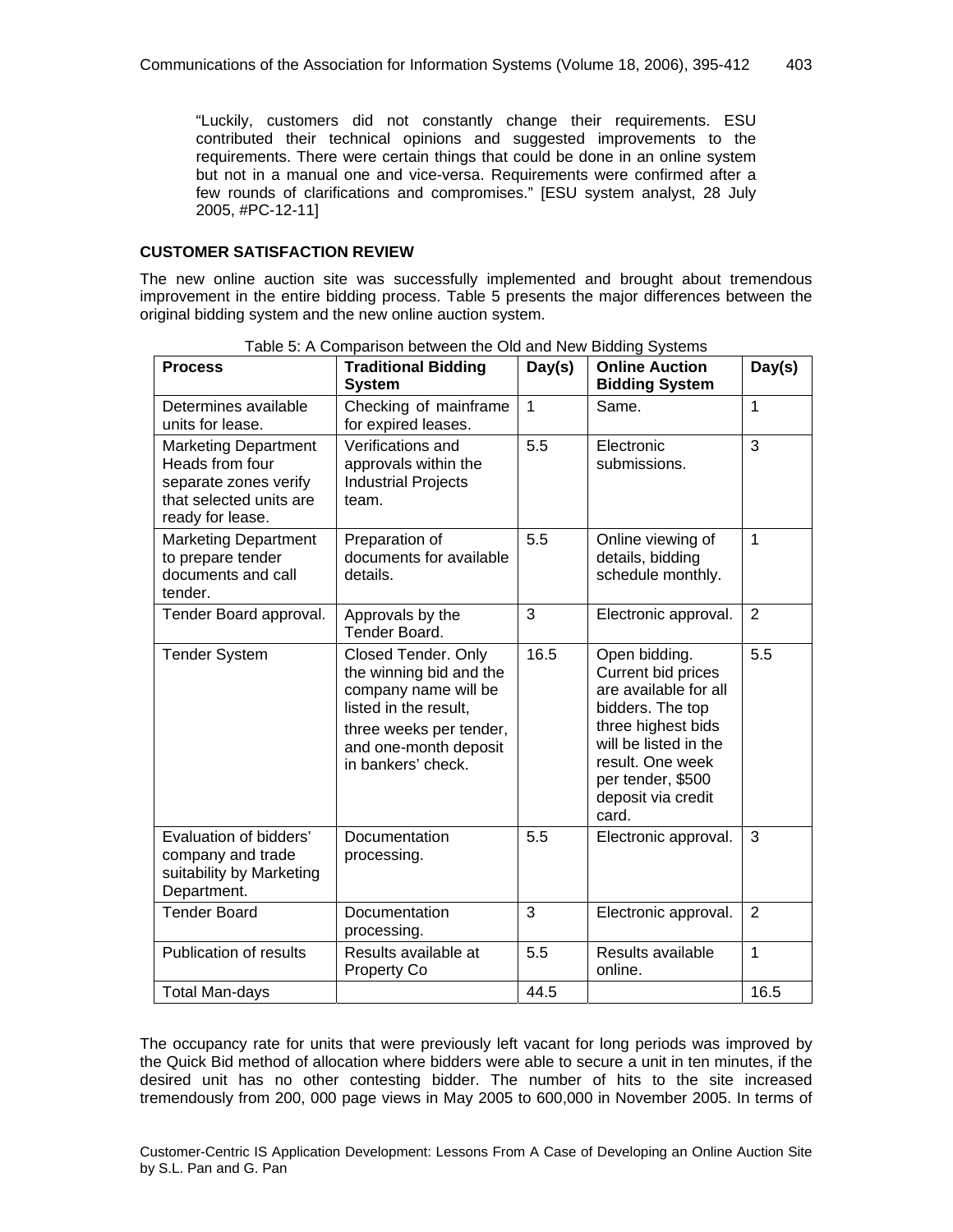whether the organization had achieved the goal of satisfying its customers, the results were very positive and are presented in Table 6 below.

#### Table 6: 'Customer Satisfaction with the New System' Survey Result **'Customer Satisfaction with the New System' Survey Result**

| Customer Satisfaction with the New System Survey Result                                                                                                                                                       |
|---------------------------------------------------------------------------------------------------------------------------------------------------------------------------------------------------------------|
| • Shortened delivery times – automation of the filing and verification processes had<br>allowed the elimination of routine tasks, thus significantly shortening the time spent on<br>each application form.   |
| • Reduced crowdedness of customer service counters – the number of people who bids<br>in person will decrease. The online auction system resulted in the two counter staff<br>reassigned to other job scopes. |
| • Faster and higher potential revenue realization through quicker allocations through                                                                                                                         |

- Faster and higher potential revenue realization through quicker allocations through Quick Bids.
- The online auction system's capability to accommodate 'sub-portals' for other agencies to allocate properties online also created opportunities for potential revenues.
- Easy with 24x7 access
- Potential customers no longer have to purchase the tender documents at the Property Co counters with the availability of all the information about the units, including photos and up-to-date bid information available online.
- Even non internet savvy users have little difficulty of using the online auction site. Cheaper bidding cost (AUD\$50) is also another factor that attracts customers.
- 95% of customers found the online auction site transparent and secured.

According to the CSU Manager:

"Over the years, we learned that nobody owns the customers, but the customers own us. To be successful in today's business environment, customers require the company to do business the way the customer wants." [CSU Manager, 4 October 2005, #PC-23-14]

The ESU Manager also highlighted the importance of 'customer-centricity':

"The senior management is fully aware of the importance of having a customercentric mindset. However, this may be insufficient. More importantly, one should not underestimate the changes needed to implement customer-centric systems and having the assumption that they are already customer-centric." [ESU Manager, 15 June 2005, #PC-21-15]

The ESU Director concluded:

"The company could not simply insert an IS application into the organization and expect to capitalize on customer relationships. To build a customer-centric system, we need to understand the customers and design our system around them." [ESU Director, 27 May 2005, #PC-04-06]

#### **V. DISCUSSION: REVISITING THE FINDINGS IN LIGHT OF THE PROCESS OF GATHERING AND SEGMENTING CUSTOMER-CENTRIC ATTRIBUTES DURING THE IS APPLICATION DESIGN STAGE**

#### **IDENTIFY CUSTOMER REQUIREMENTS**

Ulrich [1989] encourages firms to identify their customer requirements so as to build an interdependent relationship with customers and foster customer commitment and loyalty.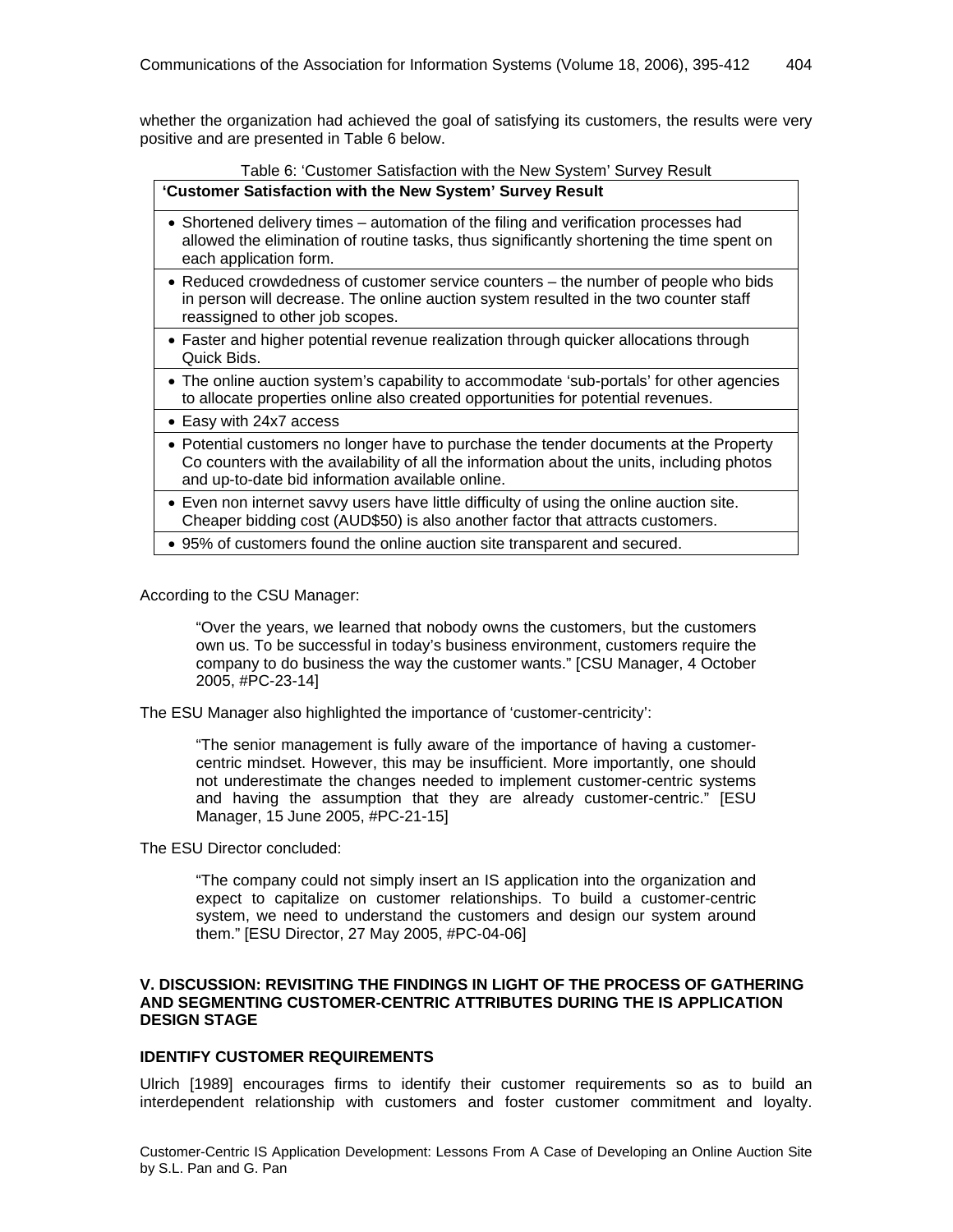Customer feedback may prompt the introduction of new products and/or services that customers' desire, causing the firm to broaden its overall product and/or service availability and improve its service reliability. In the case of Property Co, the organization recognized the importance of understanding what customers want and incorporating these customer requirements into the design of the new system. The organization collected the information from employees who had handled the customers on a daily basis and conducted a survey of its customers who had participated in the property bidding process. The survey focused on several areas which included the objective of the new system, its main offerings, the value creation, customer satisfaction measurement, and the process of customer relationship management. After information was collected from its customer service operators and customers, the organization analyzed the results carefully before identifying the actual requirements of its customers.

Basically, Property Co used perceptions of customer requirements as a lens to understand how system characteristics and design might affect customer preference, satisfaction, and ultimately, their level of participation [Krishnan et al., 1999; Knittle et al., 1986]. For example, when describing images on the screen, customers might demand "a high level of clarity which the lines should not contain any stair-step effect." Therefore, this might represent a clear description of how customers want images to appear on the computer monitor. Identifying customer requirements is critical for any system design, since well established research in the technology management area suggests that cooperation and communication among marketing and system development teams lead to greater system design success [Pinto and Pinto, 1990; Kekre et al., 1995]. Furthermore, if responsiveness, customization, differentiation, and flexibility are key elements of a firm's strategy, then understanding what the customers require and then incorporating these customer requirements into the design of the product (i.e., the new system) may prove valuable for a firm [Bowen et al., 1989; Knittle et al., 1986].

#### **STRUCTURE CUSTOMER REQUIREMENTS**

Customer requirements can be categorized into a hierarchy of strategic, tactical, and operational requirements [Griffin and Hauser, 1993]. Strategic requirements are major user requirements adopted by the project team to set the strategic direction for the system. In the case of Property Co, for example, the strategic requirements helped the project development team decide to develop an online site that emphasizes clarity and resolution, ease of use and viewing interactiveness. Each strategic need was elaborated into several tactical requirements. Tactical requirements provide more specifically what the development team must do to satisfy the corresponding strategic need. For example, if clarity was the strategic need, the corresponding tactical requirements would be to provide information on how customers would consider clarity by the ability to distinguish detail on the screen and by the ability to read graphically generated text. These tactical requirements helped the development team pay more attention to those moredetailed benefits that fulfilled the planned direction implied by the strategic need. The operational requirements provide detail so that software engineers and programmers can develop solutions that satisfy the tactical requirements. For example, a customer might judge the crispness of graphically generated text (a tactical need) by the operational requirements of the ability to differentiate lines from background images and text, and the ability to make a distinction among individual lines. Knowledge of which system features fulfill which requirements best, how well those requirements are fulfilled, and whether there are any gaps between the system and customer expectation may provide further input into the design decisions made by the development team.

#### **LINK CUSTOMER REQUIREMENTS TO DESIGN ATTRIBUTES**

The design features of a system may affect the ease with which customers accomplish their objectives. For example, system layout may decrease customer search time, improve processing efficiency, and facilitate customer orientation within the system. Thus, physical design elements may "simplify the customer's role in the service encounter" [Chase and Hayes 1991], thereby making the system more "user friendly." In the case of Property Co, the development team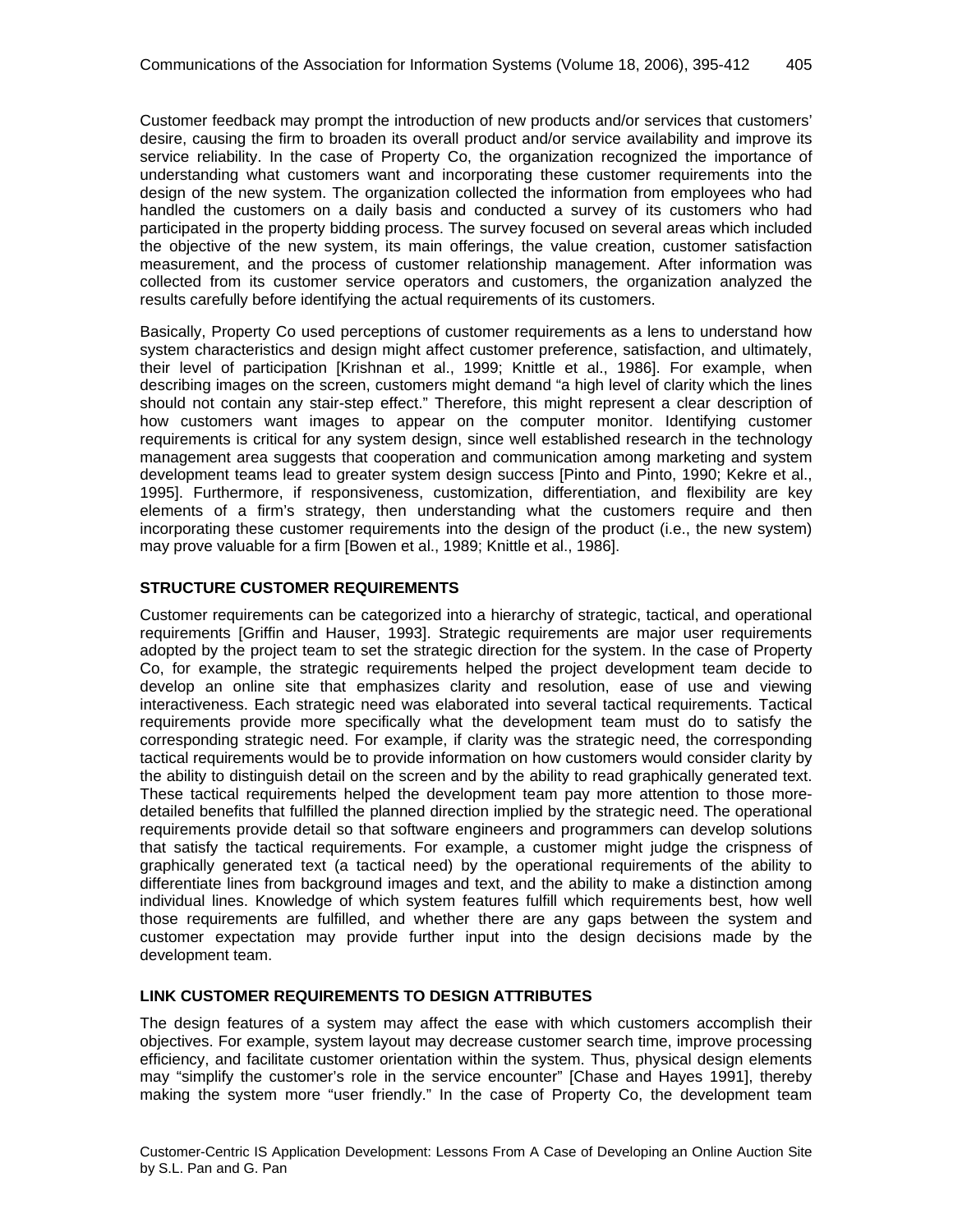identified relevant customer requirements and linked these customers' perceptions to system design attributes. Performance satisfaction was linked to the design attributes of ease of use, clarity and availability. For example, customers demanded a high level of clarity when reading graphically generated text and the corresponding design attribute would be the adoption of luminous alphanumeric characters.

By paying attention to customer requirements and incorporating these demands into the system design, customers may be more inclined to patronize the "customer friendly" facility again [Chase and Hayes, 1991]. Furthermore, Property Co adopted the relationship matrix indicating which design attributes would affect which customer requirements and by how much. The analysis also revealed the relationships between the technical requirements of the system and whether they had impeded or facilitated one another. Such analysis is useful since the organization could assess the costs and technical difficulties of changing a design attribute and specify target values for each of the design attributes. The development team could multiply importance times the gaps in customer perceptions to obtain "improvement indices." Finally, it is important to note that the system features may also impact work productivity. For example, the design attribute would consider enabling the system to serve a larger volume of customers in a given time frame, with greater reliability and consistency.

#### **REVIEW THE LEVEL OF CUSTOMER SATISFACTION WITH THE NEW SYSTEM**

Two views have been presented on customer satisfaction [Yi, 1990]: (a) customer satisfaction as an outcome and (b) customer satisfaction as an experiential process by reducing the expectationexperience gap through reliable feedbacks. In the case of Property Co, the system was successfully implemented and the online auction site brought about tremendous improvement in the entire bidding process. For example, in the old bidding system, it took the Marketing Department 5.5 days to prepare the documentations of the available units every month. With the new online auction site, customers could view the details and monthly bidding schedule online. More importantly, the entire process within the previous closed bidding system would require 16.5 days and the new online bidding system would only need 5.5 days. Furthermore, the occupancy rate for units previously left vacant for long periods was improved by the Quick Bid method of allocation where bidders were able to secure a unit in ten minutes, if the desired unit had no other contesting bidder.

| <b>Phase</b>                                                                                | <b>Characteristic</b>                                                                                                                                                                                              |
|---------------------------------------------------------------------------------------------|--------------------------------------------------------------------------------------------------------------------------------------------------------------------------------------------------------------------|
| <b>Identify Customer</b><br><b>Requirements</b>                                             | • Recognized the importance of understanding what customers<br>want<br>• Collect the information of customers' requirements<br>• Incorporate customer requirements into the design of the new<br>system            |
| <b>Structure Customer</b><br><b>Requirements</b>                                            | • Categorize customer requirements into a hierarchy of strategic,<br>tactical, and operational levels                                                                                                              |
| <b>Link Customer</b><br><b>Requirements to</b><br><b>System Design</b><br><b>Attributes</b> | • Pay attention to customer requirements and incorporate these<br>demands into the system design<br>• Use relationship matrix to study how design attributes would<br>affect customer requirements and by how much |
| <b>Review the Level of</b><br><b>Customer Satisfaction</b><br>with the New System           | • Assess customer satisfaction both as an outcome and as an<br>experiential process through reliable feedbacks                                                                                                     |

Table 7: A List of Characteristics of the Gathering and Segmenting Phases during System Design

Generally, customers were satisfied with the new system. This was witnessed by the rising number of hits to the website which increased from 200,000 page views in May 2005 to 600,000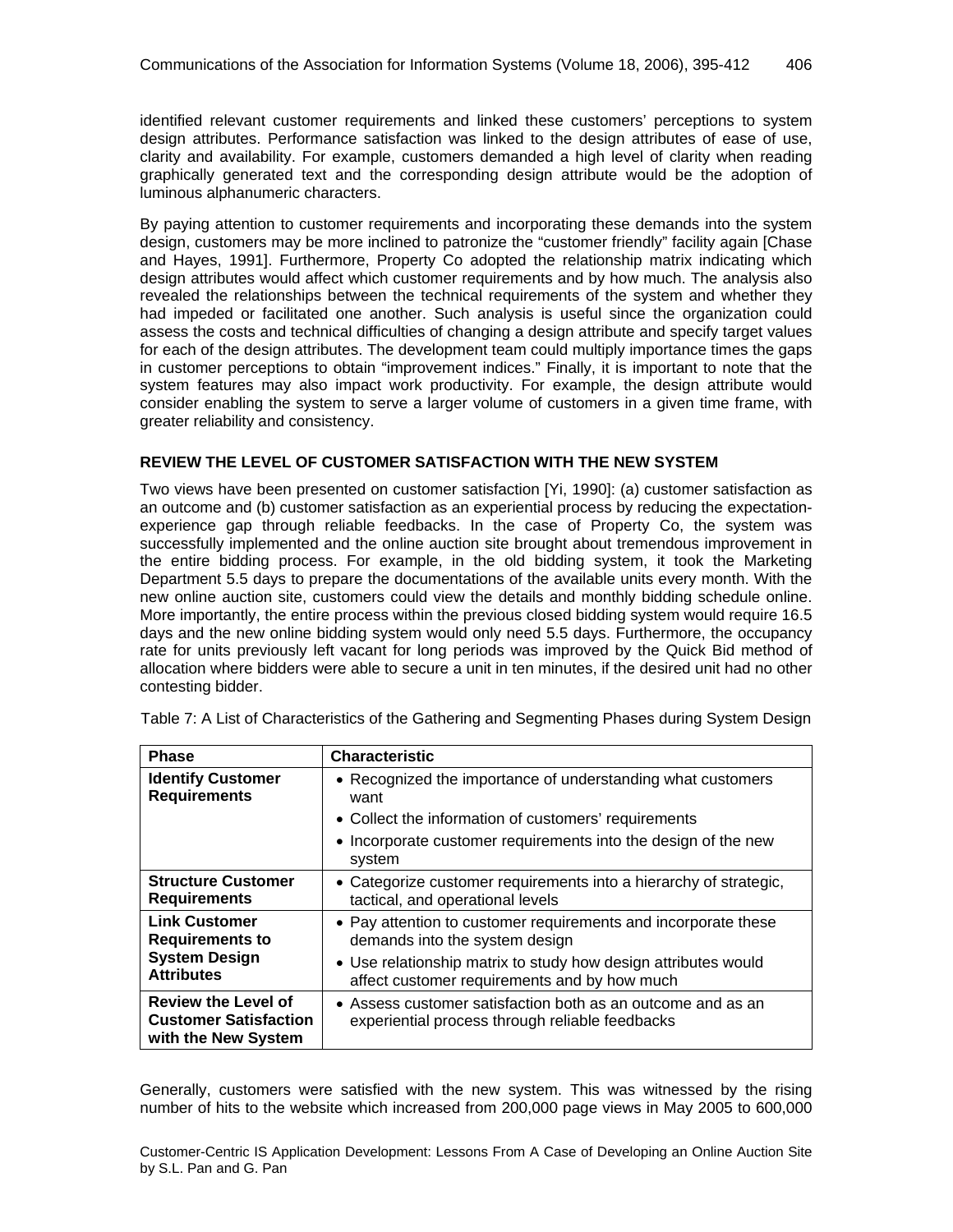in November 2005. Overall, the company achieved considerable savings on processing tender documents and allocation processes, as well as more frequent bidding cycles and faster turnaround time for allocating premises online. The ultimate aim of integrating IT with marketing strategies was to provide an improved customer experience while simultaneously reducing the cost of service delivery. The use of a customer-centric IS application had helped Property Co to transform the way a property company performs the menial role of providing affordable business premises to its customers. Overall, having customer-centricity as the main objective had allowed the company to realign its structure and processes [Gefen, 2004]. Table 7 provides a summary of characteristics of the gathering and segmenting phases during system design.

#### **VI. IMPLICATIONS AND CONCLUSIONS**

The rapid proliferation of the Internet has led to organizations adopting customer-centric rather than function-oriented IS application designs. In this paper, we have described and analyzed the processes of gathering and segmenting customer-centric attributes during the design stage of an IS application development. We used a case study of the development of an online property auction site as its basis. Data were collected primarily through personal interviews and supplemented by documentations about the organization. During the interviews, interviewees were encouraged to speak freely about the entire design process of the customer-centric online auction site. Overall, our findings reveal that gathering and segmenting customer-centric attributes during the design stage of customer-centric IS application development may involve four phases: (1) Identify customer requirements; (2) Structure customer requirements; (3) Link customer requirements to design attributes and (4) Review the level of customer satisfaction with the new system.

While many studies have been conducted to examine the development and implementation of IS applications in recent years, most of them have followed a variance theory approach towards understanding the domain. The result has been that a number of factors are now believed to be causally related to IS application implementation success. Even though some studies focusing on the IS implementation process emerged later, little is known about the level of 'customercentricity' within IS application designs that may directly influence the level of satisfaction when customers adopt these systems. Since customer satisfaction has been identified as the ultimate goal of any business as firms focus on providing products and services that fulfill customer requirements [Liang and Tanniru, 2005]. Therefore, understanding the processes of gathering and integrating customer-centric attributes into IS design features could be relevant and important for firms to address their customers' requirements [Albert et al., 2004]. This study complements the existing IS literature by demonstrating how customer-centric attributes were considered and integrated within system designs during IS applications development. As corroboration for our findings, we note that prior literature on customer satisfaction and IS application implementation are largely consistent with what we observed in the case of Property Co. Our contribution is in the description and analysis of the design process that can serve as the basis for further investigation. With little research focusing on how customers' requirements could be integrated into the system design [Albert et al., 2004] and the importance of paying attention to the "voice of the customer" [El Sawy et al., 1999], this study complements the growing design science literature [Hevner et al., 2004] by providing insights into the processes of gathering and segmenting customer-centric attributes during the design stage of an IS applications development.

We believe that our findings may generalize to other cases of designing customer-centric IS applications. Further studies are clearly needed, however, in order to test the applicability of our findings in other contexts and, if possible, to extend these findings. More longitudinal field studies are clearly called for so that the IS research community may have a deeper understanding of the integrative lens provided by the marketing and IS streams. With better understanding, firms may employ the necessary vocabulary to design and maximize their customer-centric IS applications as an integral component of their competitive vehicle. Another potentially exciting avenue for research is to conduct multiple-case comparisons between cases with system design "successes"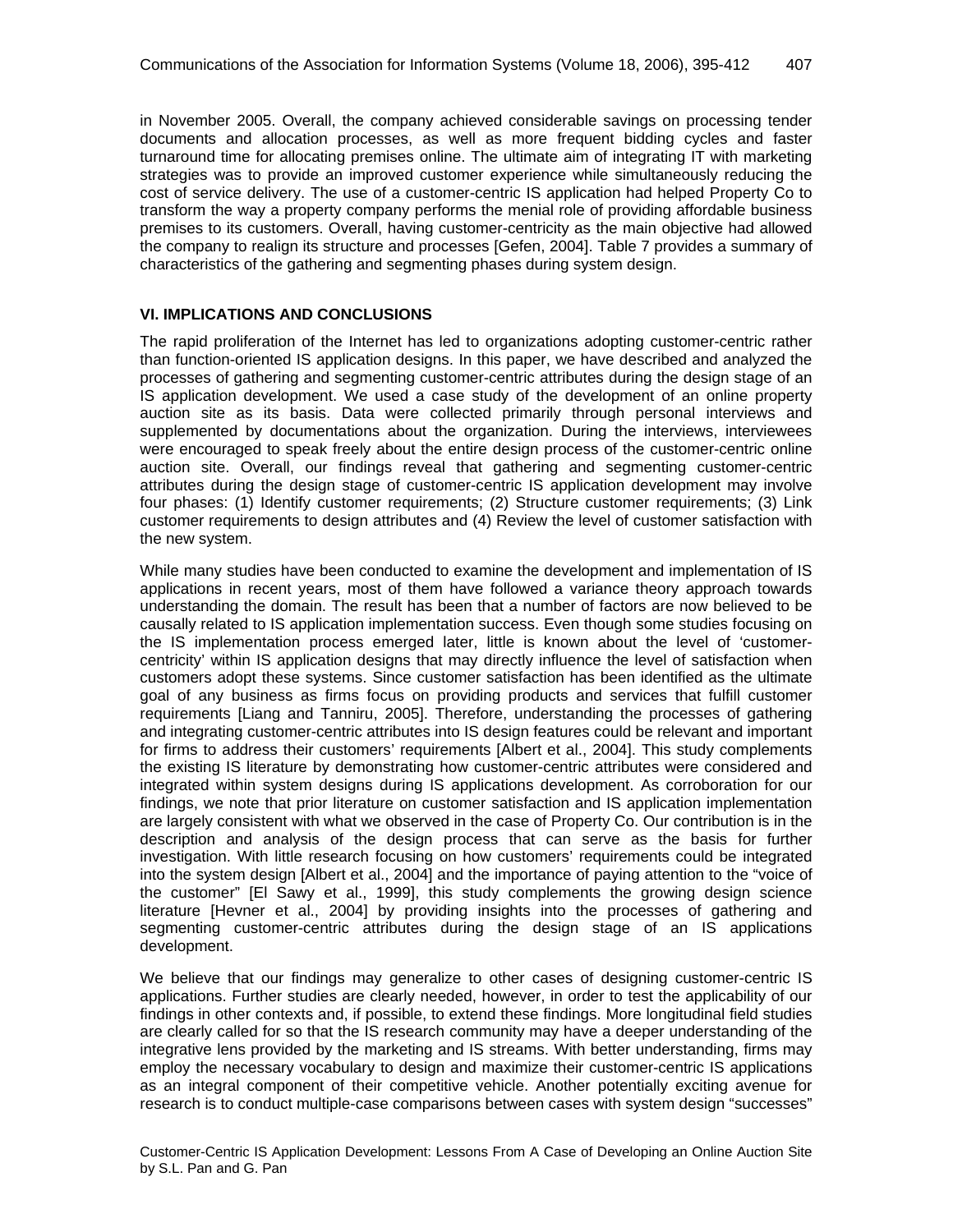and "failures". Any system design process would involve recurring decision errors, and there is a lot to be learned from evaluating 'wrong' decisions and examples of 'irrational' decisions. In this paper, we have provided some customer requirements and how they have been translated into design attributes. As our knowledge of designing customer-centric IS applications grows, we may be able to provide a greater number of customer requirements and related design attributes, as well as classifying which of the design features constitutes the greatest level of customer satisfaction. Finally, in this paper, we have used only retrospective data. There is a lack of realtime longitudinal data that directly examines the other considerations made during the customercentric IS application design process. Future research could perhaps attempt to address this gap so as to unravel new issues surrounding the complexity of system design faced by the system developers.

From a managerial point of view, this paper provides a clear description of how major customercentric attributes can be gathered during IS applications design and development. Customers should be allowed to participate actively and directly in system analysis and design decisions, and instructed on design choices and consequences so as to re-adjust their expectations when using organizations' IS applications. The magnitude of change in a customer as a result of using the IS applications can be measured and assessed as the completion of the system design process. As there are multiple and diversified customer requirements, this paper suggests avenues for involving various customers in system design activities and offer guidance for reconciling the competing interests. Such reconciliation must be carefully managed since customers may influence the system in either positive or negative ways. If customers develop influential relationships and become contributors to the design process, they will be more likely to act on the outcomes and be satisfied with the results. Therefore, if customer demands are incorporated in system design, it is expected that rework and failures will be reduced and valuable dimensions of quality will be highlighted. After all, the buy-in effect and self-justification behavior may positively influence the level of customer satisfaction. Furthermore, the appropriate level of customer involvement especially issues such as the customer's expertise and motivation should be carefully considered during the benefit and cost evaluations. By integrating customer capabilities into organizations' IS applications, the role of customers is reoriented and the work of employees and managers are transformed.

Finally, we have presented insights to the phases of gathering and segmentation of customer attributes, how they can be developed into customer-centric system features, and how they play a critical role in driving business objectives. The key to our approach is to structure the customer requirements into a hierarchy of strategic, tactical and operational levels and linking these requirements to design features using relationship matrix analytical tool. This approach may help managers to differentiate multiple customer requirements and align these requirements to meet organizations' business objectives, which can be useful during operational decision-making. Furthermore, by translating the customer-centric attributes into specific user requirements during system analysis and design, development teams may have a clear idea of what users require and their corresponding system design features. This may be critical for organizations since the stage of gathering user requirements during system design has been viewed as the most important phase that determines IS project development success [Ewusi-Mensah and Przasnyski, 1991; Pan et al., 2004].

#### **REFERENCES**

- Albert, T., P. Goes, and A. Gupta (2004) "GIST: A Model for Design and Management of Content and Interactivity of Customer-Centric Web Sites," *MIS Quarterly,* 28 (2), pp. 161-182.
- Baty, J. and R. Lee (1995) "InterShop: Enhancing the Vendor/Customer Dialectic in Electronic Shopping," *Journal of Management Information Systems,* 11(4), pp. 9-32.
- Benbasat, I., D. Goldstein, and M, Mead (1987) "The Case Research Strategy in Studies of Information Systems," *MIS Quarterly,* 11(3), pp. 369-386.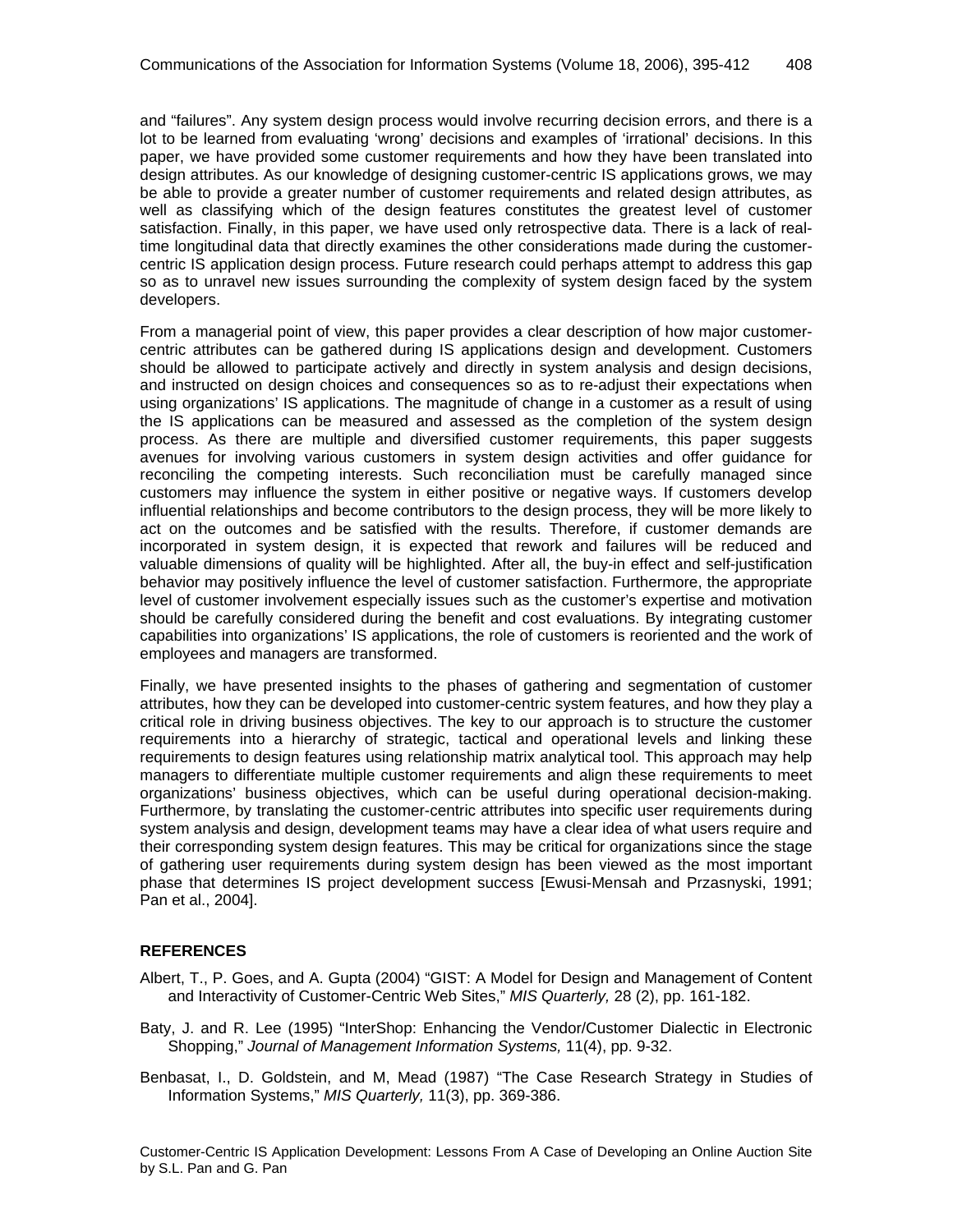- Beyer, H. and K. Holtzblatt (eds.) (1998) *Contextual Design: A Customer-Centered Approach to Systems Designs*.
- Bowen, D., C. Siehl, and Schneider (1989) "A Framework for Analyzing Customer Service Orientations in Manufacturing," *Academy of Management Review,* (14), pp. 75-95.
- Buchanan, D., D. Boddy, and J. McCalman (1994) "Getting in, getting on, getting out, and getting back," in Bryman, A (ed.) *Doing Research in Organizations,* London: Routledge, pp. 53-67.
- Chase, R. and R. Hayes, R (1991) "Beefing Up Operations in Service Firms," *Sloan Management Review* (32), pp. 15-26.
- Clemons, E. and B. Weber (1993) "Segmentation, Differentiation, and Flexible Pricing: Experience with the Impacts of Information Technology on Customer-focused Strategies in Diverse Industries," *Journal of Management Information Systems* 11 (2), pp. 9-35.
- Clemons, E. and I. H. Hann (1999) "Rosenbluth International: Strategic Transformation of a Successful Enterprise," *Journal of Management Information Systems* 16 (2), pp. 9-27.
- DeGreene, K (1973) *Sociotechnical Systems: Factors in Analysis, Design, and Management*, Englewood Cliffs, NJ: Prentice Hall.
- Dyche, J (2002) *The CRM Handbook. A Business Guide to Customer Relationship Management*, New York: Addison-Wesley.
- Sawy, EI., O. Malhotra, A. Gosain, S. and K. Young (1999) "IT-Intensive Value Innovation in the Electronic Economy: Insights from Marshall Industries," *MIS Quarterly*, 23 (3), pp. 305-335.
- Ewusi-Mensah, K. and Z. H. Przasnyski (1991) "On Information Systems Project Abandonment: An Exploratory Study of Organizational Practices*," MIS Quarterly,* 15(1), pp. 67-85.
- Galbraith, J (2005) *Designing the Customer-centric Organization: A Guide to Strategy, Structure, and Process*, USA: Jossey-Bass.
- Gefen, D. (2004) "What Makes ERP Implementation Relationships Worthwhile: Linking Trust Mechanisms and ERP Usefulness," *Journal of Management Information Systems,* 21 (1), pp. 275-301.
- Gefen, D. and C. Ridings (2002) "Implementation Team Responsiveness and User Evaluation of Customer Relationship Management: A Quasi-Experimental Design Study of Social Exchange Theory," *Journal of Management Information Systems*, 19 (1), pp. 47-69.
- Geib, M., L. Kolbe, and W. Brenner (2005) "Customer Relationship Management in Business Networks: Lessons from the Financial Services Industry in Germany and Switzerland," *MIS Quarterly Executive*, 4 (1), pp. 247-260.
- Griffin, A. and J. Hauser (1993) "The Voice of the Customer," *Marketing Science* 12 (1), pp. 1-27.
- Gulliksen, J., B. Göransson, I. Boivie, S. Blomkvist, J. Persson, and A. Cajander (2003) "Key Principles for User-centred System Design," *Behaviour & Information Technology*, 22 (6), pp. 397-409.
- Hevner, A., S. March, J. Park, and S. Ram (2004) "Design Science in Information Systems Research," *MIS Quarterly*, 28 (1), pp. 75-105.
- livari, J. and N. livari (2006) "Varieties of User-Centeredness," *Proceedings of the 39<sup>th</sup> HICCS*, Hawaii.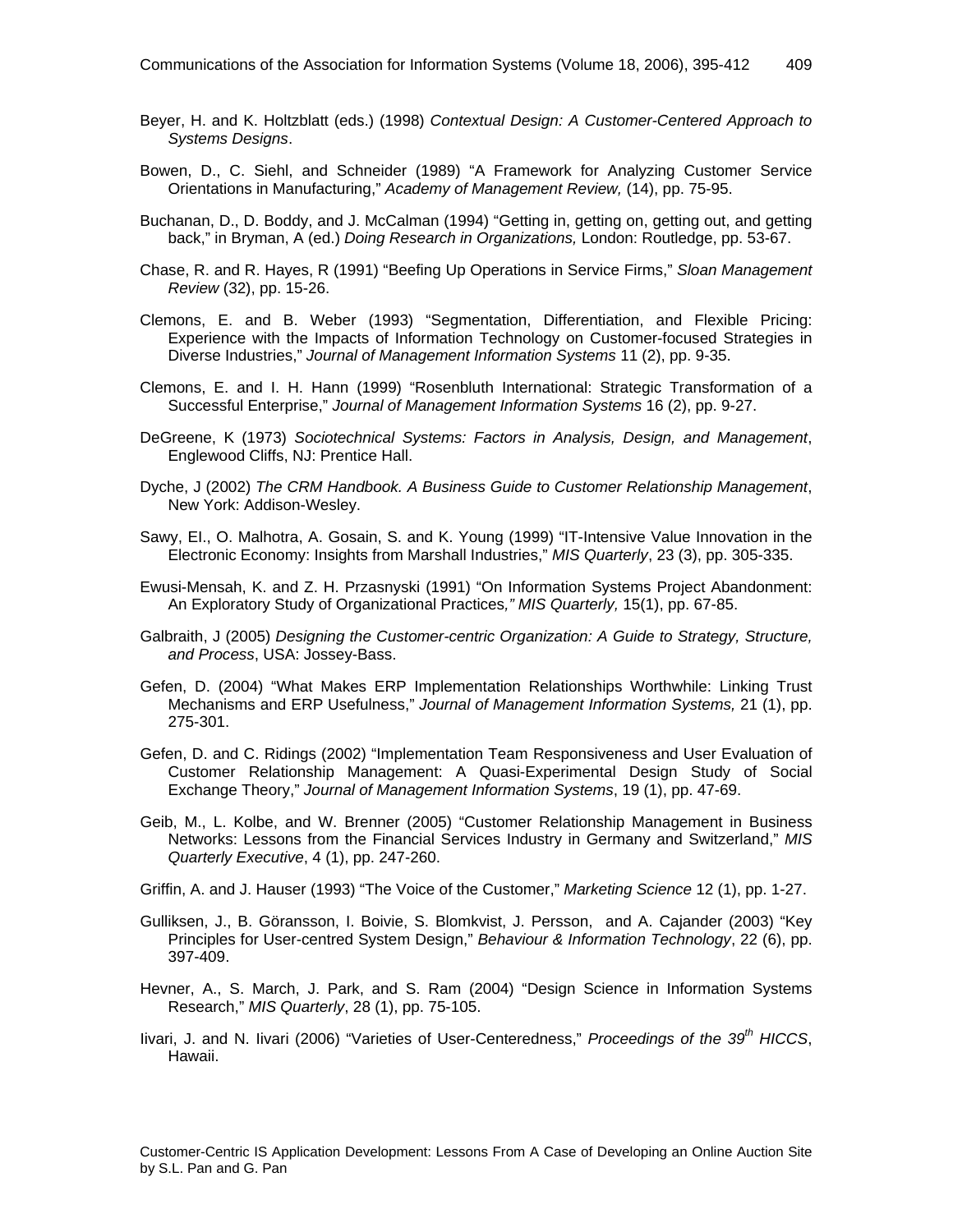- Karimi, J., T. Somers, and Y. Gupta (2001) "Impact of Information Technology Management Practices on Customer Service," *Journal of Management Information Systems*, 17 (4), pp. 125-158.
- Kekre, S., M. Krishnan, and K. Srinivasan (1995) "Drivers of Customer Satisfaction for Software Products: Implications for Design and Service Support," *Management Science*, 41 (9), pp. 1456-1470.
- Knittle, D., S. Ruth, and G. Patton (1986) "Establishing user-centered criteria for Information Systems: A Software Ergonomics Perspective," *Information & Management,* 11, pp. 163-172.
- Krishnan, M., V. Ramaswamy, M. Meyer, and P. Damien (1999) "Customer Satisfaction for Financial Services: The Role of Products, Services, and Information Technology," *Management Science*, 45 (9), pp. 1194-1209.
- Lengnick-Hall, C (1996) "Customer Contributions to Quality: A Different View of the Customer-Oriented Firm," *The Academy of Management Review*, 21 (3), pp. 791-824.
- Liang, T. P. and M. Tanniru (2005) "CFP: Special Issue on Customer-Centric Enterprise Systems". Forthcoming in Journal of Management Information Systems.
- Miles, M. and A. Huberman (1994) *Qualitative Data Analysis: A Sourcebook of New Methods*, CA: Sage, Beverly Hills
- Pan, G., S-L. Pan, and D. Flynn (2004) "De-escalation of commitment to Information Systems Projects: A Process Perspective". *Journal of Strategic Information Systems*, 13 (3), pp. 247- 270.
- Pan, S-L. and J. Lee (2003) "Using e-CRM for a Unified View of the Customer," *Communications of the ACM,* 6 (1), pp. 95-99.
- Pan, S-L and C-W. Tan (2005) "The Roles of Enterprise Systems in an E-Initiative Implementation: A Case Study of Power Co". *International Journal of Information Management*, 25 (3), pp. 241-251.
- Pinto, M. and J. Pinto (1990) "Project Team Communication and Cross-Functional Cooperation in New Program Development," *Journal of Product Innovation Management*, 7, pp. 200-212.
- Schneider, B. and D. Bowen (1995) *Winning the Service Game*. Boston, MA: Harvard Business School Press.
- Soh, C., S. Kien, and J. Tay-Yap (2000) "Cultural Fits and Misfits: Is ERP a Universal Solution," *Communications of the ACM,* 43 (4), pp. 47-51.
- Trepper, C (2005) "Customer care goes end-to-end," *Information Week*, pp. 55-73.
- Ulrich, D (1989) "Tie the Corporate Knot: Gaining Complete Customer Commitment," *Sloan Management Review,* 30 (4), pp. 19-27.
- Winer, R (2001) "A Framework for Customer Relationship Management," *California Management Review,* 43 (4), pp. 89-106.
- Yi, Y. (1990) "A Critical Review of Consumer Satisfaction" in Zeithaml, V. A. (ed.). *Review of Marketing*, Chicago: American Marketing Association, pp. 68-123.
- Yin, R. (2<sup>nd</sup> ed.) (1994) *Case Study Research: Design and Methods*, Sage Publications, CA: Thousand Oaks Park.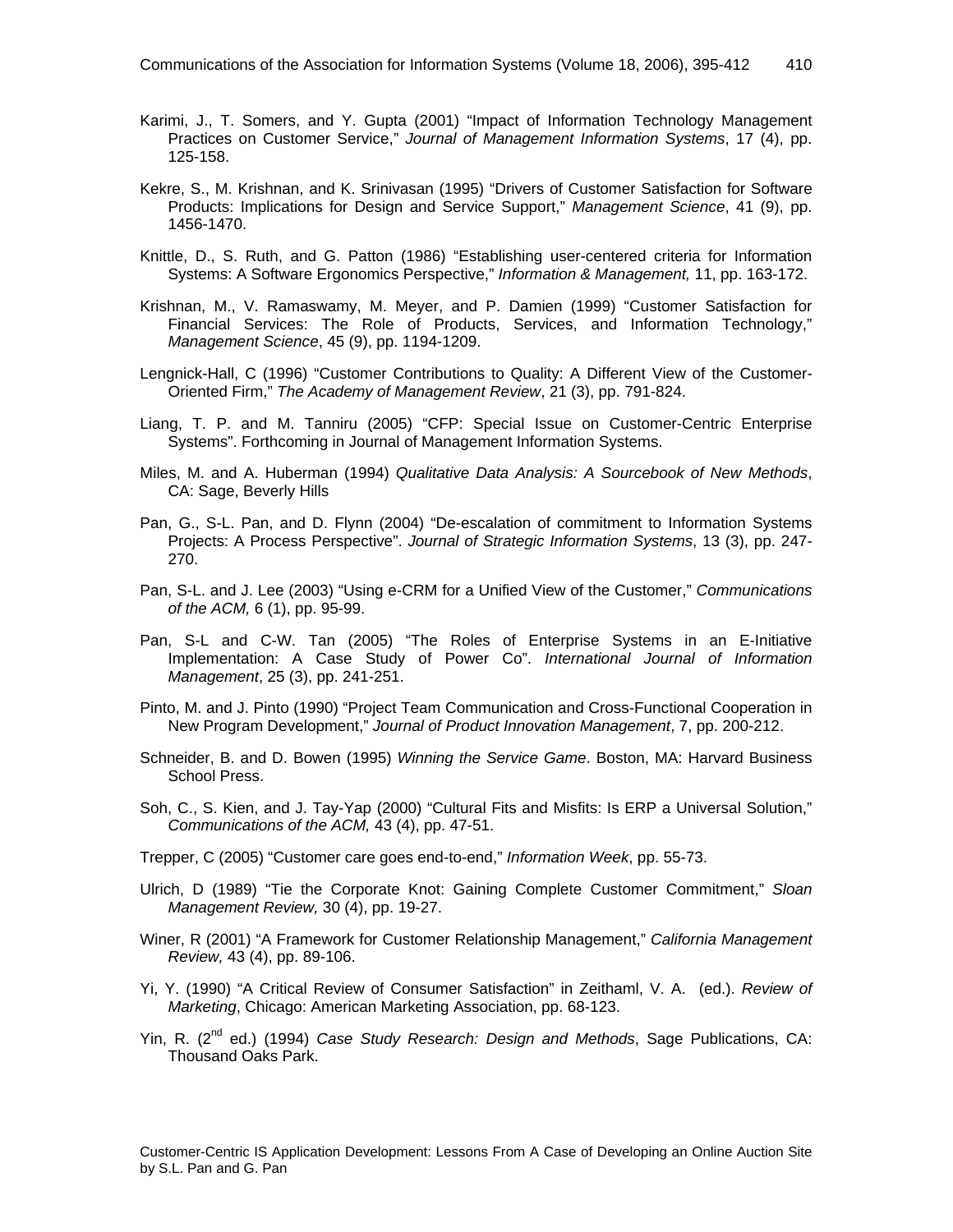| <b>No</b>      | <b>Roles</b>                          | <b>Interviewed In</b>                     | <b>Transcript</b> |
|----------------|---------------------------------------|-------------------------------------------|-------------------|
| 1              | <b>ESU Director</b>                   | 15 May 2005 (1h) $-$ Negotiated<br>Access | #PC-01-02         |
|                |                                       | May 2005 (1.5h)<br>27                     | #PC-04-06         |
| $\overline{2}$ | <b>ESU Manager</b>                    | 15 June 2005 (1.5h)                       | #PC-21-15         |
| $\overline{3}$ | <b>Marketing Manager</b>              | 20 June 2005 (1.5h)                       | #PC-15-12         |
| $\overline{4}$ | <b>CSU Manager</b>                    | 28 June 2005 (1.5h)                       | #PC-02-11         |
|                |                                       | 4 October 2005 (1.5h)                     | #PC-23-14         |
| 5              | <b>TMU Manager</b>                    | 15 July 2005 (1.5h)                       | #PC-03-08         |
| 6              | <b>ESU Assistant Manager</b>          | 21 July 2005 (1.5h)                       | #PC-05-08         |
| $\overline{7}$ | <b>Project Coordination Manager</b>   | 22 July 2005 (1.5h)                       | #PC-06-13         |
| 8              | <b>ESU System Analyst</b>             | 28 July 2005 (1.5h)                       | #PC-12-11         |
| 9              | Marketing Officer A                   | 8 August 2005 (1.5h)                      | #PC-07-15         |
| 10             | <b>Assistant Marketing Manager</b>    | 12 August 2005 (1.5h)                     | #PC-08-15         |
| 11             | Marketing Officer B                   | 13 August 2005 (1.5h)                     | #PC-10-12         |
| 12             | Marketing Officer C                   | 13 September 2005 (1.5h)                  | #PC-24-12         |
| 13             | Assistant CSU Manager                 | 18 September 2005 (1.5h)                  | #PC-11-13         |
| 14             | <b>Customer Support Officer A</b>     | 29 September 2005 (1.5h)                  | #PC-19-07         |
| 15             | Assistance TMU Manager                | 08 October 2005 (1h)                      | #PC-16-12         |
| 16             | <b>TMU Officer</b>                    | 16 October 2005 (1.5h)                    | #PC-13-09         |
| 17             | <b>Marketing Director</b>             | 19 October 2005 (1.5h)                    | #PC-14-15         |
|                |                                       | 28 November 2005 (1.5h)                   | #PC-23-14         |
| 18             | <b>Strategic Director</b>             | 29 October 2005 (1.5h)                    | #PC-18-11         |
| 19             | Tele-marketing Officer                | 2 November 2005 (1h)                      | #PC-17-11         |
| 20             | Front-desk Administrator A            | 8 November 2005 (1h)                      | #PC-22-06         |
| 21             | Front-desk Administrator B            | 11 November 2005 (1h)                     | #PC-20-07         |
| 22             | Front-desk Administrator C            | 16 November 2005 (1h)                     | #PC-21-09         |
| 23             | <b>ESU Programmer</b>                 | 17 December 2005 (1.5h)                   | #PC-25-11         |
| 24             | <b>Industrial Research Officer</b>    | 2 January 2006 (1.5h)                     | #PC-26-18         |
| 25             | <b>Industrial Research Manager</b>    | 9 January 2006 (1.5h)                     | #PC-28-12         |
| 26             | Project Coordination Officer A        | 18 January 2006 (1.5h)                    | #PC-27-09         |
| 27             | <b>Project Coordination Officer B</b> | 20 January 2006 (1.5h)                    | #PC-29-09         |
| 28             | <b>Customer Support Officer B</b>     | 30 January 2006 (1.5h)                    | #PC-30-09         |

**APPENDIX I: STAKEHOLDERS IN THE ONLINE AUCTION PROJECT**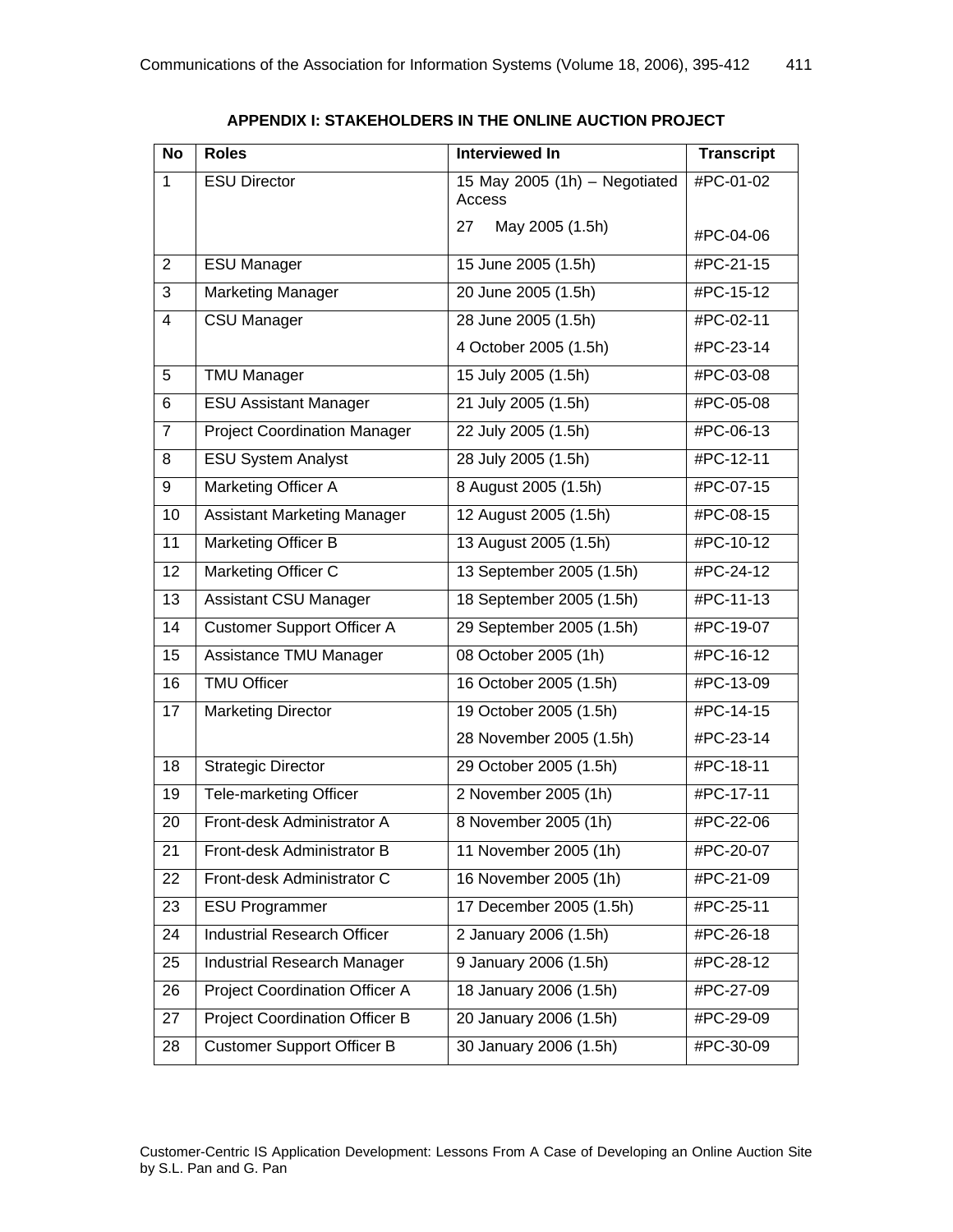#### **ABOUT THE AUTHORS**

.

**Dr. Shan L. Pan** is Assistant Professor of Information Systems at the [National University of](http://www.nus.edu.sg./)  [Singapore.](http://www.nus.edu.sg./) Dr. Pan has research interests in the socio-organizational processes that underlie the interaction between information systems and their human and organizational contexts. His research work has been published in MISQ Executive, IEEE Transaction on Engineering Management, Journal of the American Society for Information Science and Technology, IEEE Transactions on Systems, Man, and Cybernetics, IEEE Transactions on Information Technology in Biomedicine, Journal of the Academy of Marketing Studies, European Journal of Operational Research, Communications of ACM, Information and Organization, Journal of Strategic Information Systems, European Journal of Information Systems, Decision Support Systems, DATA BASE for Advances in Information Systems, and among others.

**Dr. Gary Pan** is Senior Lecturer at the University of Melbourne in Australia. He earned a Ph.D. in Information Systems at the University of Manchester, UK. His current research interests include IT Project Development and Implementation, Electronic Government and Enterprise Systems. He served as Associate Editor of ICIS '06 and is an editorial review board member of Journal of Global Information Technology Management. His articles have appeared in the MISQ Executive, IEEE Transactions on Engineering Management, European Journal of Operational Research, Journal of American Society Information Science and Technology, Decision Support Systems, Information Systems Journal, Journal of Strategic Information Systems, Communications of the AIS.

Copyright © 2006 by the Association for Information Systems. Permission to make digital or hard copies of all or part of this work for personal or classroom use is granted without fee provided that copies are not made or distributed for profit or commercial advantage and that copies bear this notice and full citation on the first page. Copyright for components of this work owned by others than the Association for Information Systems must be honored. Abstracting with credit is permitted. To copy otherwise, to republish, to post on servers, or to redistribute to lists requires prior specific permission and/or fee. Request permission to publish from: AIS Administrative Office, P.O. Box 2712 Atlanta, GA, 30301-2712 Attn: Reprints or via email from [ais@aisnet.org](mailto:ais@gsu.edu)